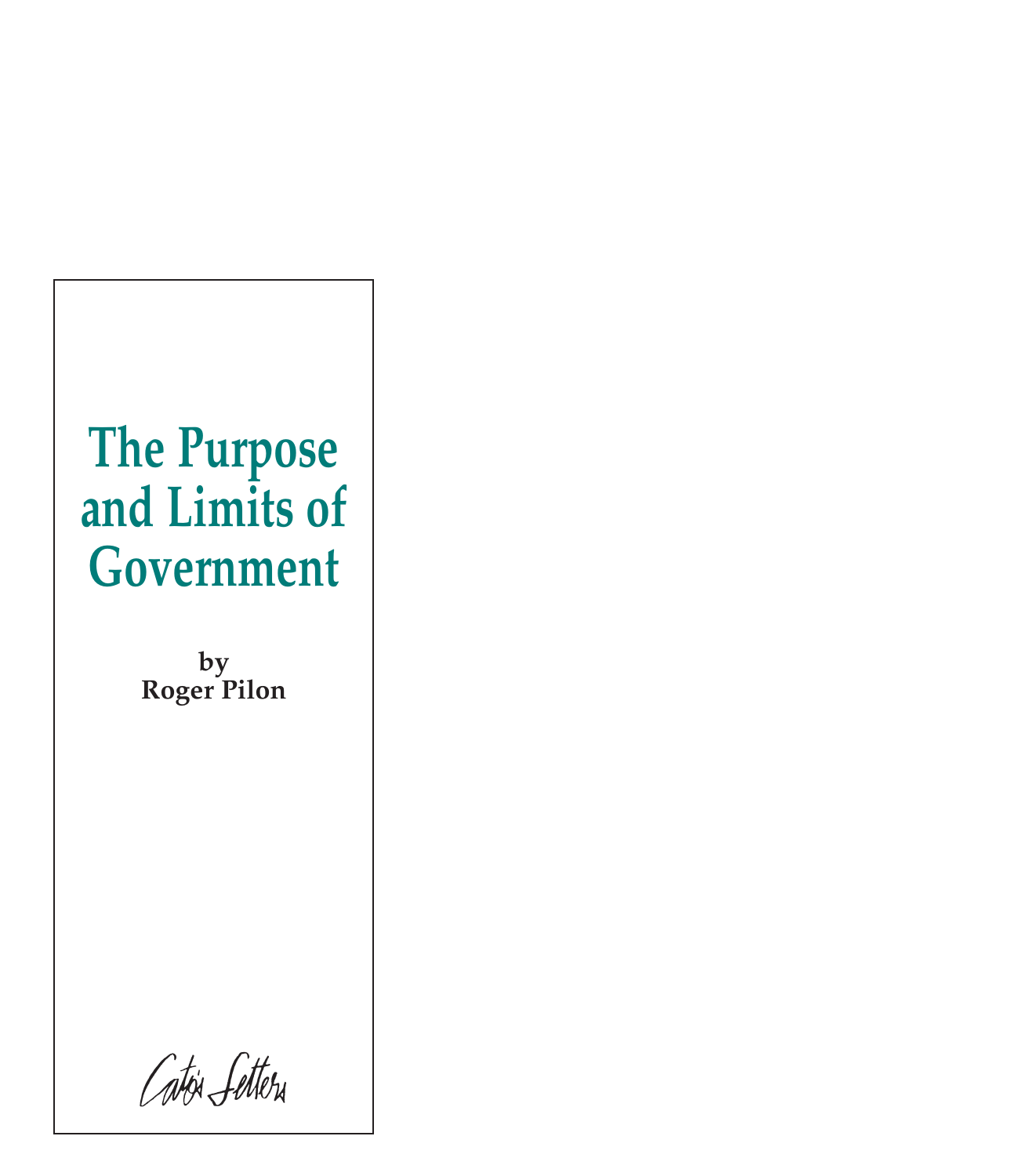Cator Setters

is a series of distinguished essays on political economy and public policy. The Cato

Institute takes its name from an earlier series of *Cato's Letters,* essays on political liberty written by John Trenchard and Thomas Gordon in the 18th century, which were widely read in the American colonies and played a major role in laying the philosophical foundation for the American Revolution.

**Cato's Letter #13**

*The Purpose and Limits of Government* by Roger Pilon Copyright © 1999 by the Cato Institute

Additional copies of this booklet can be purchased by calling toll-free 1-800-767- 1241 (noon–9:00 p.m. eastern time). Single copies are \$1. Ten to 100 copies are 50¢ each, and more than 100 copies are  $40¢$  each.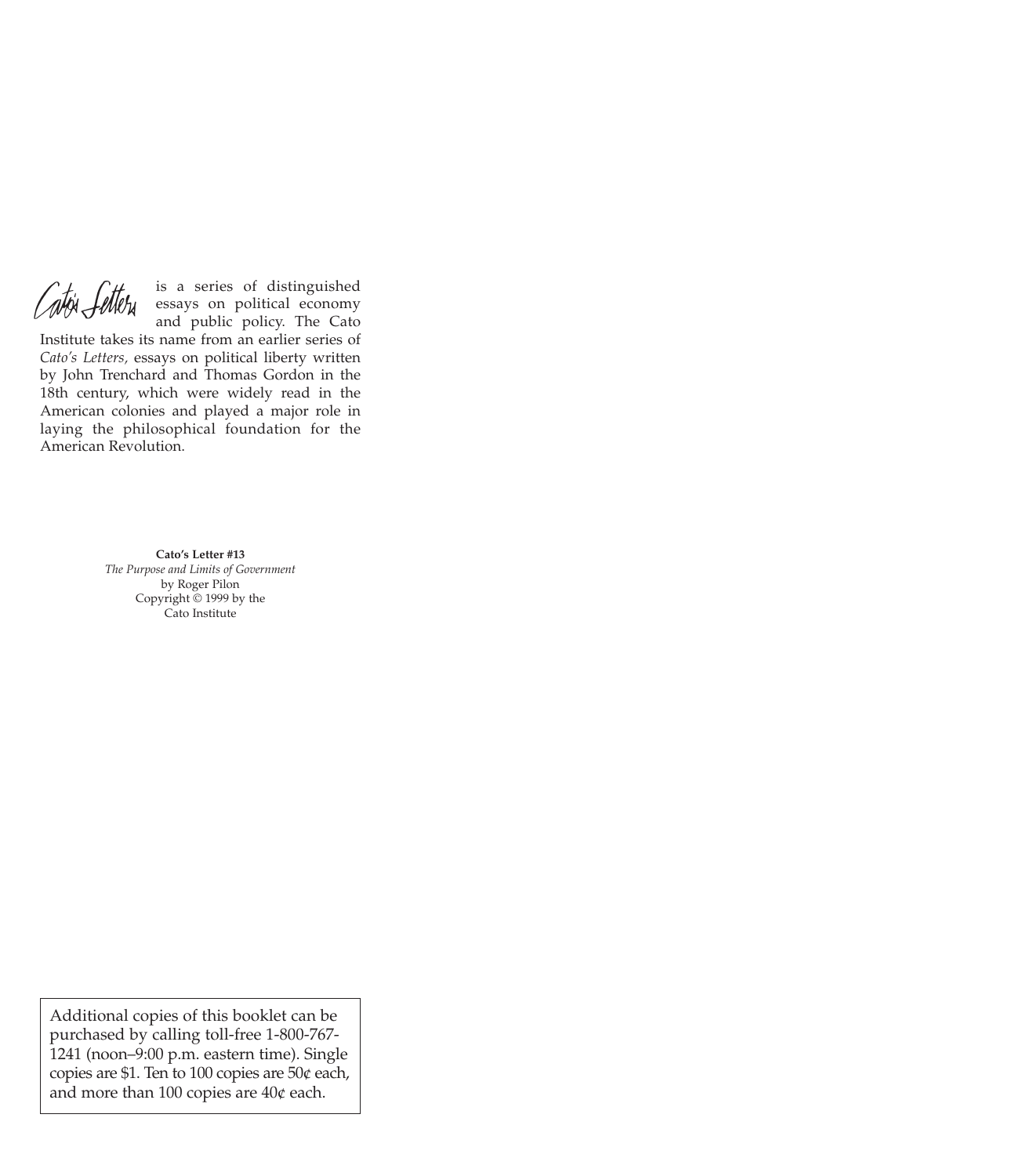When America's Founders declared the V nation's independence in 1776, they drafted a document that has inspired countless millions around the world ever since. For the Declaration of Independence, reflecting "a decent Respect to the Opinions of Mankind," set forth not only the causes that led us to dissolve our political ties but a moral vision that speaks to the ages. In a few brief lines, penned near the start of our struggle for independence, the Founders distilled their philosophy of government: individual liberty, defined by rights to life, liberty, and the pursuit of happiness, secured by a government instituted for that purpose with powers grounded in the consent of the governed.

Yet around the world today we see governments limiting liberty and trampling rights with impunity, even where government purports to be grounded in consent — even in America. Indeed, it is not for nothing that the 20th century has been called the century of government; it is a century that has given us leviathans the classical theorists could only imagine.<sup>1</sup> Thus, the issues America's Founders addressed in their seminal document are with us still. In fact, given the growing movement at century's end to limit at last the leviathans in our midst, one could say that today the Founders' concerns are especially with us.

As we revisit those concerns here, therefore, it is particularly important to learn from the experience of the past two hundred years. Clearly, it was the plan of the Founders to limit government, and to a substantial extent they succeeded; for in the grand sweep of things, America has fared rather better than many other nations that sought also, in their own ways, to limit their governments. But we would be remiss, at least, if we concluded from its relative success that the Founders' plan has worked as it

Roger Pilon is vice president for legal affairs at the Cato Institute where he holds the B. Kenneth Simon Chair in Constitutional Studies and is director of the Center for Constitutional Studies. This essay is reprinted, with permis-sion, from *Limiting Leviathan,* ed. Donald P. Racheter and Richard E. Wagner (Edward Elgar Publishing, Inc.: Cheltenham, UK, and Northampton, Mass., 1999).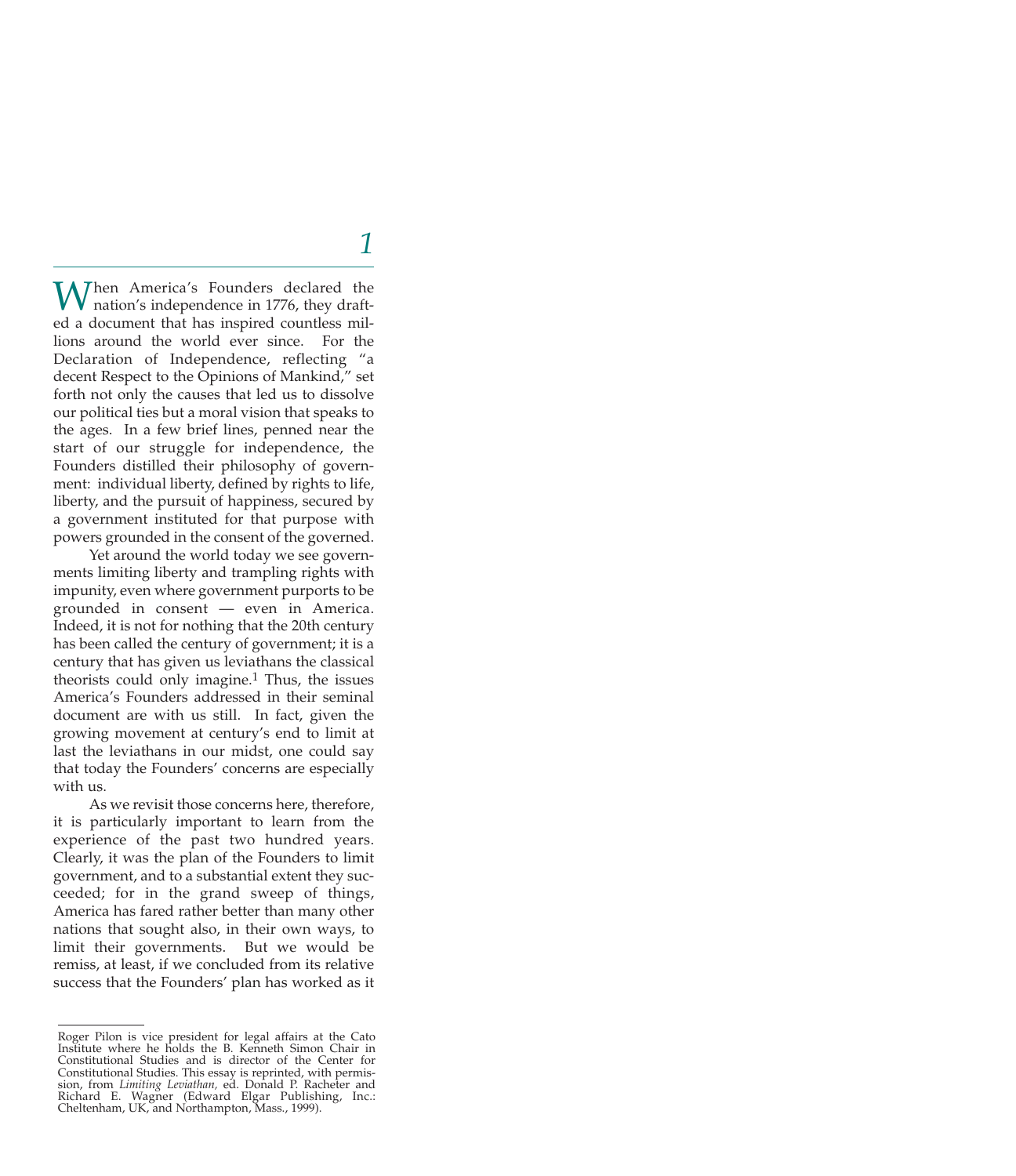was meant to work; for the most cursory reading of the writings of the day makes it plain that the Founders intended nothing like our present American leviathan. Indeed, many of the grievances the Declaration lists, which led to our revolt, are today the ordinary stuff of government in America. It would surely pain those who pledged their lives, their fortunes, and their sacred honor to see how far we have come from those heady days of liberty.2

With the aid of experience, then, this essay will examine the theory behind the Declaration's universal insights. Its focus will be on the moral order the Declaration sketches and the place of government within that order. The concern throughout will be with that most basic of political ideas — legitimacy. That, of course, was the fundamental concern of the Founders as well,

### **"The Declaration of Independence set forth a moral vision that speaks to the ages."**

which the Declaration captured in but two elegantly crafted lines: ". . . That to secure these Rights, Governments are instituted among Men, deriving their just Powers from the Consent of the Governed." Reason and consent, the two traditional sources of political legitimacy, are there joined for "a candid World'' to see. It is for us today to see more clearly how they go together to limit government, lending it a measure of legitimacy in the process. Once we do, and once we see what has become of the Founders' design, as we will briefly at the end of this chapter, we will be in a better position to breathe life back into the principles they so carefully crafted.3

#### **THE DECLARATION OF INDEPENDENCE**

As the Founders went about their task, their immediate aim, of course, was to justify their decision to declare independence. Toward that end, they set forth a theory of legitimate government, then demonstrated how far English rule had strayed from that ideal. In outlining their theory of legitimacy, however, they could hardly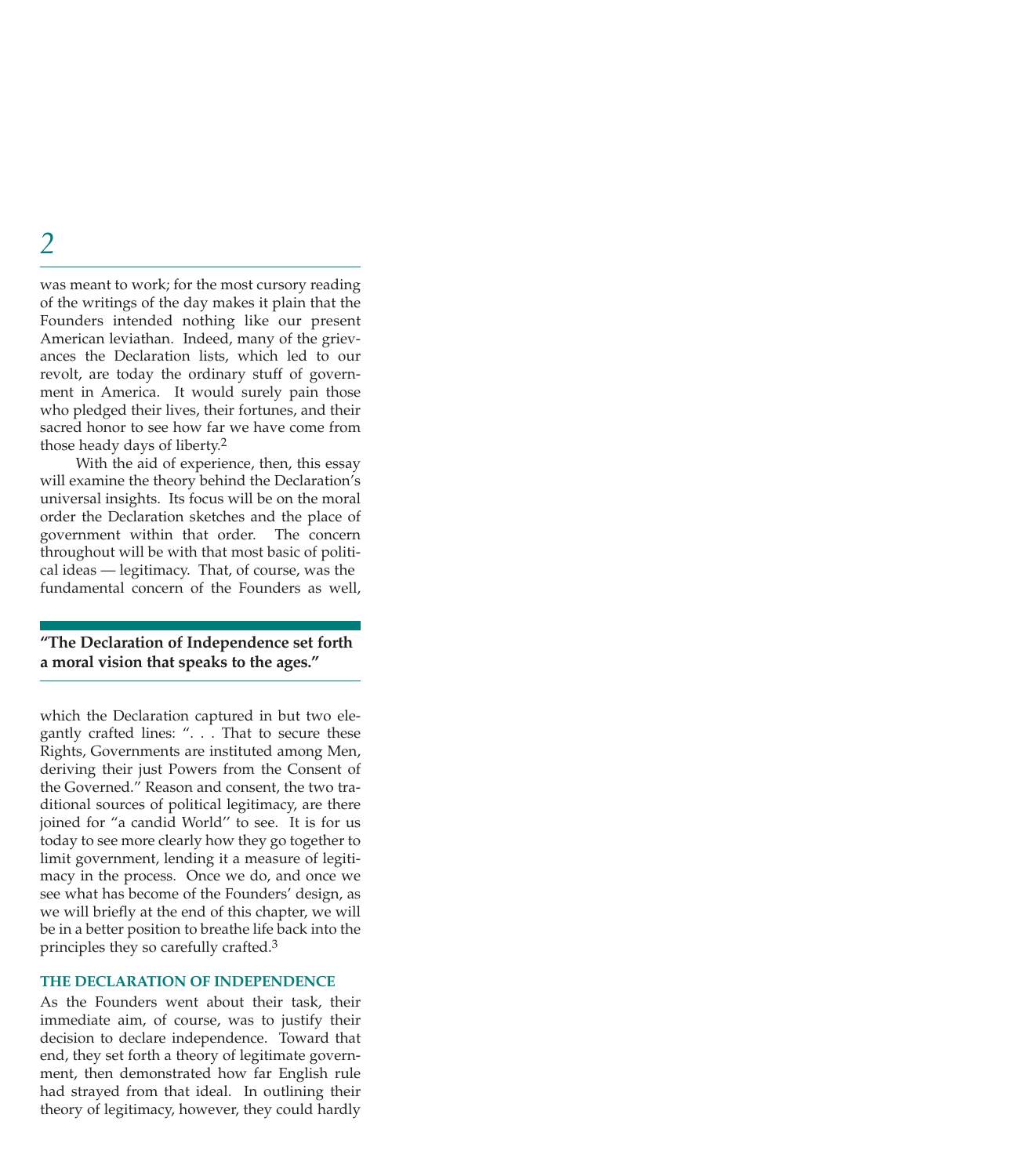have begun with government, for the whole point was to show how government might arise legitimately, not to assume its existence. Had

they begun with government, they would have begged the very question they set out to answer.

From the outset, therefore, the Founders were engaged in a tradition of moral and political thought that has come to be called "state-ofnature theory.'' Reasoning in that tradition

### **"Many of the grievances the Declaration lists, which led to our revolt, are today the ordinary stuff of government in America."**

begins by assuming a theoretical "state of nature,'' a state of affairs we today call "civil society,'' where society and social intercourse obtain, but questions about the justification and the proper role of government remain to be answered. The Founders' plan fell quite naturally, then, into two parts. First, they sketched the moral order in such a world, as derived from principles of reason. Second, they drew forth the political conclusions implied by that moral order. The first few lines in the Declaration's seminal section thus make no mention of government; that comes only after the moral order has been sketched.4

### *We Hold these Truths to be Self-evident*

It is important to appreciate, therefore, that the entire enterprise was rooted in reason. The propositions are asserted not simply as "truths'' but as "self-evident'' truths — truths of reason. That placed us, right from the start, in the long tradition of natural law — more precisely, as we will see in a moment, in the natural rights branch of that tradition. Standing in opposition to legal positivism — which merely posits law as the will of the sovereign — and moral skepticism which holds that there are no moral truths or, if there are, we cannot know them — natural law theorists have held both that there are such truths and that they are accessible through ordinary reason.<sup>5</sup>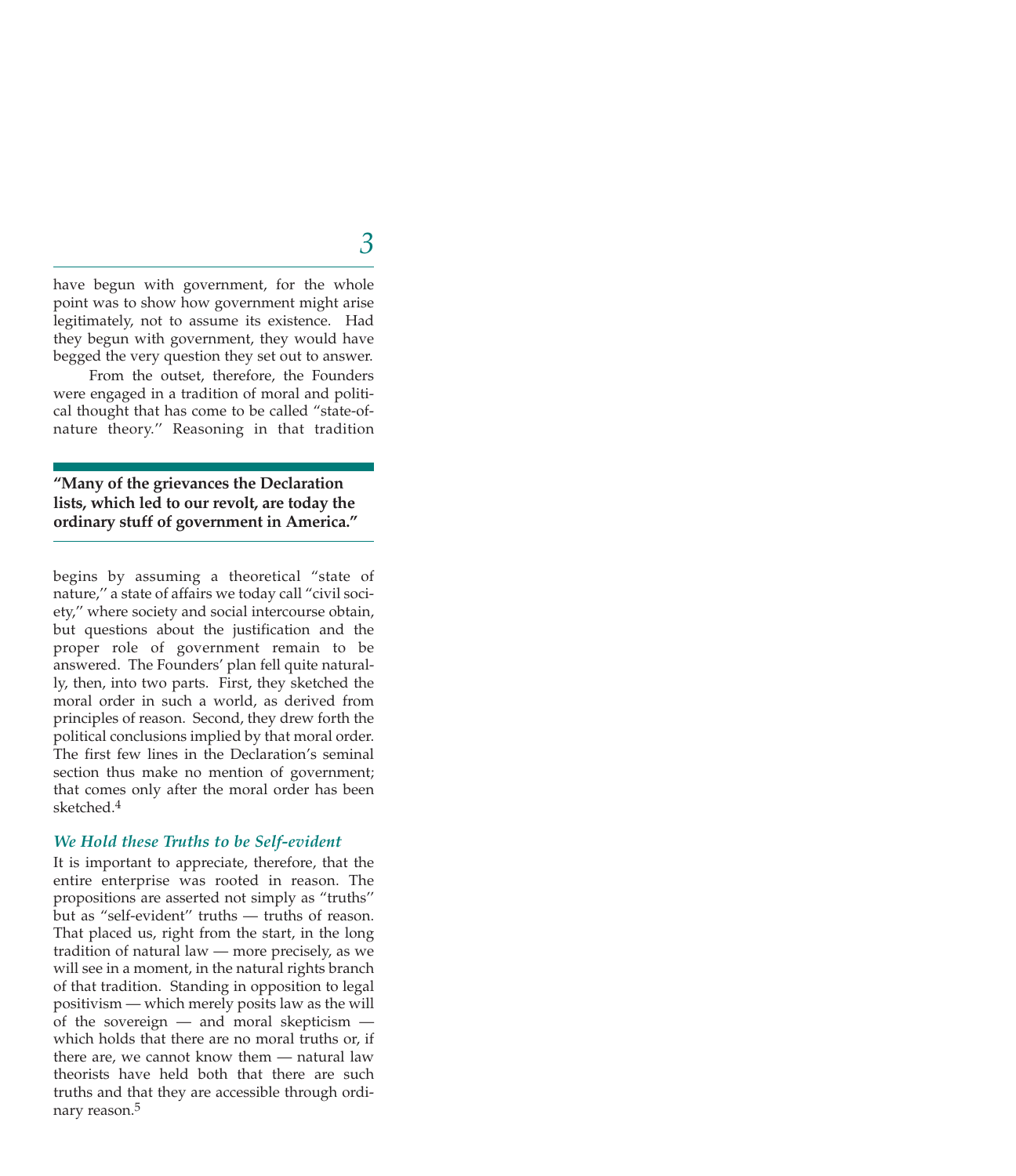Through the ages, that has been a challenging position to assume, to be sure, but the Founders assumed it nonetheless. It should be noted, however, that their beliefs about such matters were generally modest. Unlike moral dogmatists of earlier eras, that is, their abiding concern was not with any overweening moral strictures but, to the contrary, with liberty — with the morality of liberty. They believed, quite simply, that there is a higher law of right and wrong from which to derive the positive law and against which to judge that law at any point in time. And that higher law is, at bottom, the law of individual liberty and, as a corollary, individual responsibility.6

### *That all Men are Created Equal*

The argument begins, substantively, with a premise about moral equality — as defined immediately thereafter by our inalienable rights to life, liberty, and the pursuit of happiness. By thus defining the sense in which we are all equal, the Founders made clear what should have been clear in any event, namely, that we are all equal only in the sense that we all have equal natural rights — that no one has rights superior to those of anyone else. Plainly, the Founders could not have meant that we are all equal in fact, whatever that might mean, for such a claim would be absurd. Nor could they have meant to imply the

**"The Founders believed, quite simply, that there is a higher law of right and wrong from which to derive the positive law and against which to judge that law at any point in time."**

kind of egalitarian "rights'' that have dominated 20th century thought, which are purchased only at the expense of individual liberty.7 Indeed, the point of freedom is to enable our myriad differences to flourish, which they can do only under conditions of freedom.

But if the premise of equality was not meant to imply any far-reaching egalitarianism,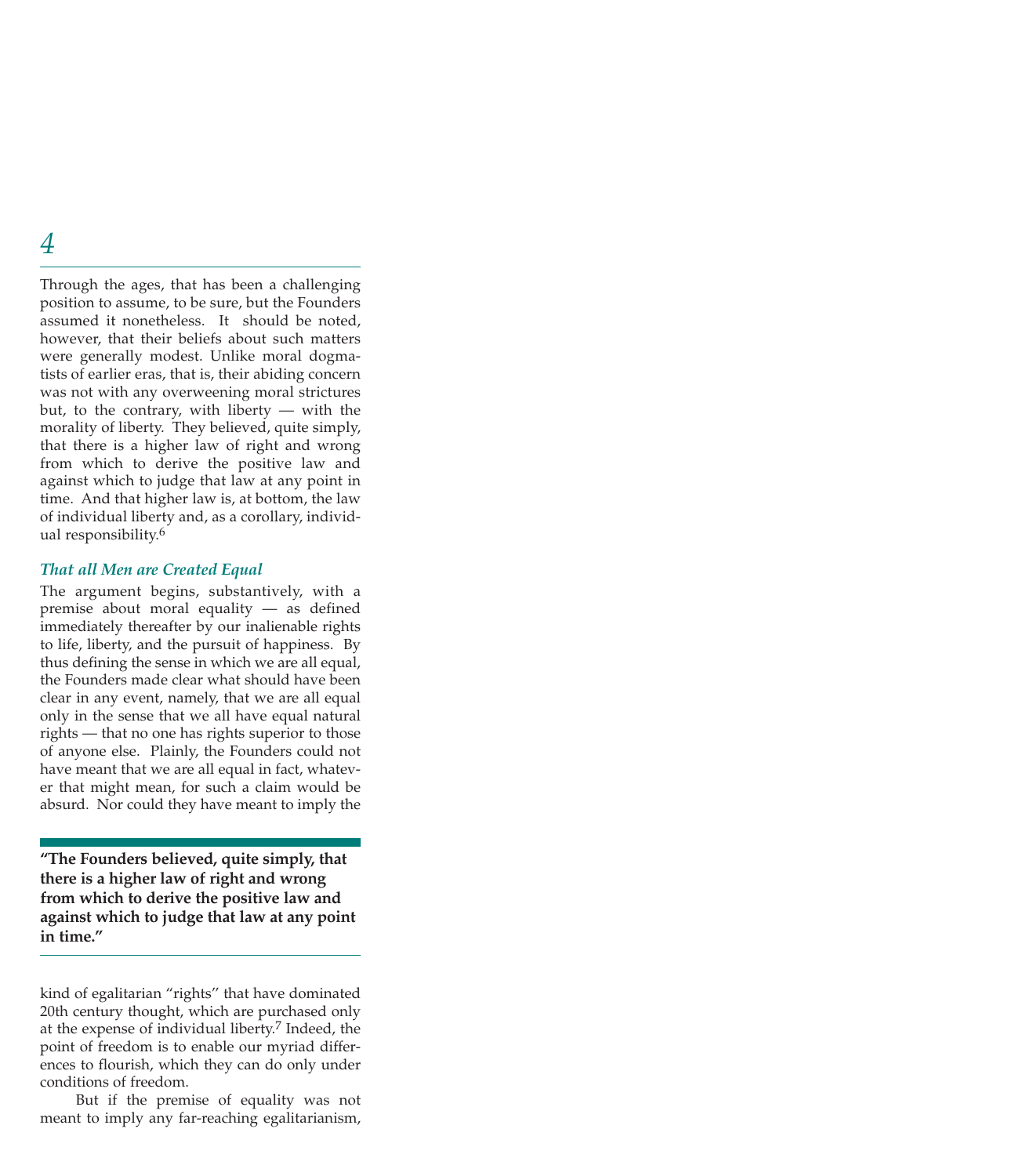neither was it meant to leave unchallenged those hierarchical views — some in the natural law tradition — that have held that some people are morally superior to others in ways that entail legal consequences. If we are all equal in the limited but crucial sense that we all have equal natural rights to chart our own courses by our own

**"We do not get our natural rights from government; we are born with those rights; indeed, whatever rights or powers government has are given to it by us."**

lights, free from the interference of others, then we cannot be compelled to conform to the morality of others, however "superior'' the views of those others may be; the only proviso is that, as we chart our courses, we respect the equal rights in others to do the same. A corollary of the premise of equality, of course, is equality before the law, a phrase that captures well the sense in which the Founders saw us all as equal.

### *That they are Endowed by their Creator with certain Inalienable Rights*

As we move from the Founders' premise of equality to its implications, we are challenged to reflect on the source of rights. The central point the Founders sought to make here is crucial: we do not get our natural rights from government; we are born with those rights; indeed, whatever rights or powers government has, as the Declaration will shortly say, are given to it by us, who must first have them to give. The central issue here could not be more important: it is whether we are servants of government, beholden to it for our rights, or government is our servant, beholden to us for its powers. That issue would later manifest itself in the Constitution, in the form of the doctrine of enumerated powers — the idea that government's powers are delegated by the people, who first have them to delegate; are enumerated in the document; and thus are limited by virtue of that delegation and enumeration.8 But it is found here first, in the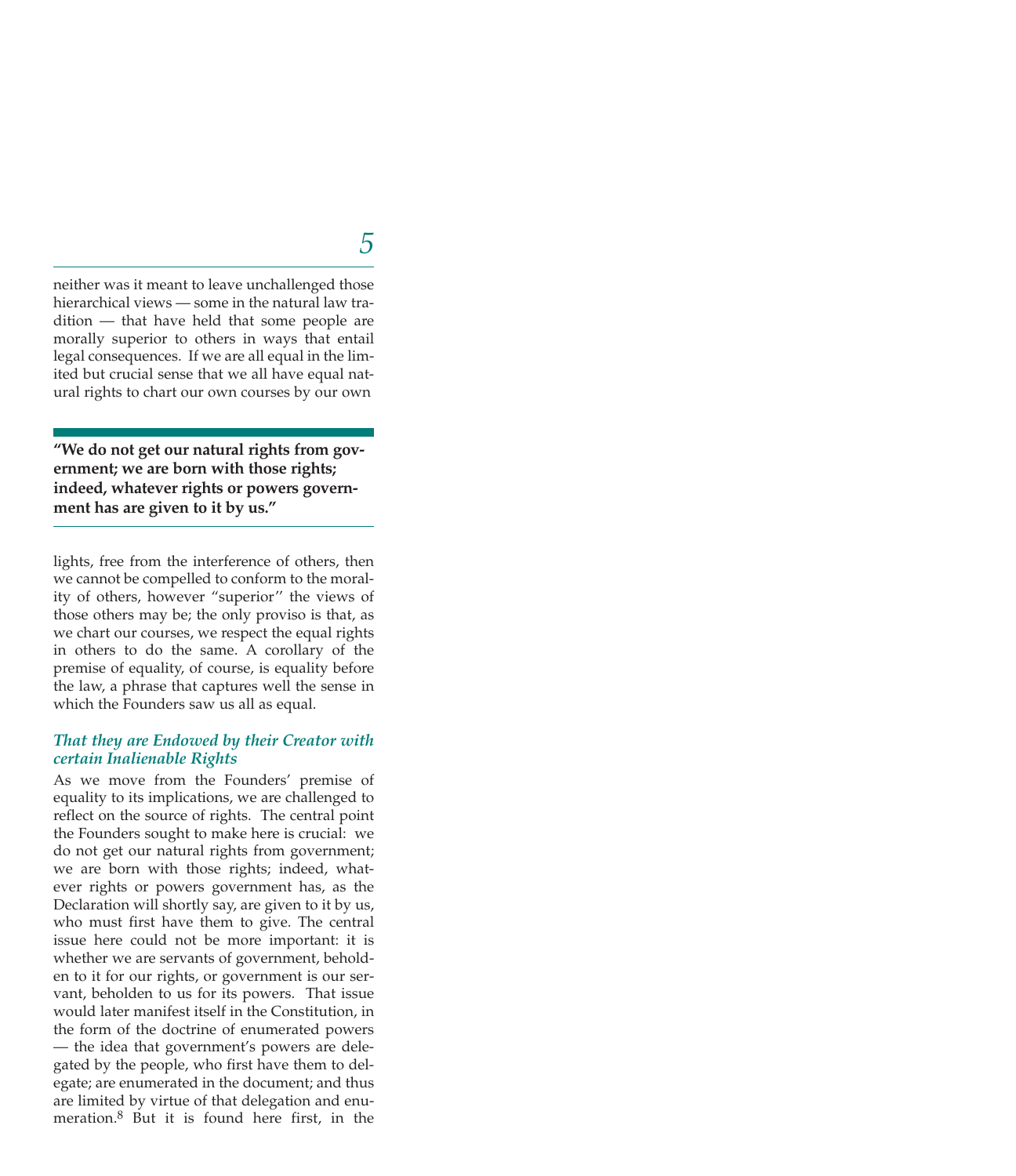Declaration, in the fundamental idea of pre-existing rights, rights that pre-exist government natural rights, which we have "by nature."

Crucial as that insight is, it does not, of course, address questions about the ultimate source of rights. $9 \text{ Rather}$ , it speaks simply to the question of whether rights come from government by posing, in effect, the question of where government would get its rights if not from the people — it being clear that people create and hence come before government. In both logic and time, then, people come first, government second. That was the central point the Founders sought to pin down.

When we turn to the question about the ultimate source of rights, the Founders speak of our being endowed by our Creator with certain rights. Given that the Founders were of diverse religious views, and given especially their belief

**"It is especially important to note that the Founders couched their moral vision in the language of rights, not in the language of virtue or values or any other moral concept."**

in liberty on such matters, it is probably wise not to read too much into that very general way of stating the matter, not least because it was well understood even then that moral theory and moral conclusions were not necessarily grounded in religious beliefs — indeed, were more surely grounded in principles of reason about which reasonable people could, and even must, agree.10 Thus, reading "Creator" in this broad sense, the basic point the Founders doubtless sought to make was the universal point that we all have certain inalienable rights, regardless of our beliefs or any other natural or accidental features we may have. To hold otherwise — to hold, for example, that rights are in some sense a function of belief — is to undercut the universality the Founders surely meant to convey.

Finally, it is especially important to note that the Founders couched their moral vision in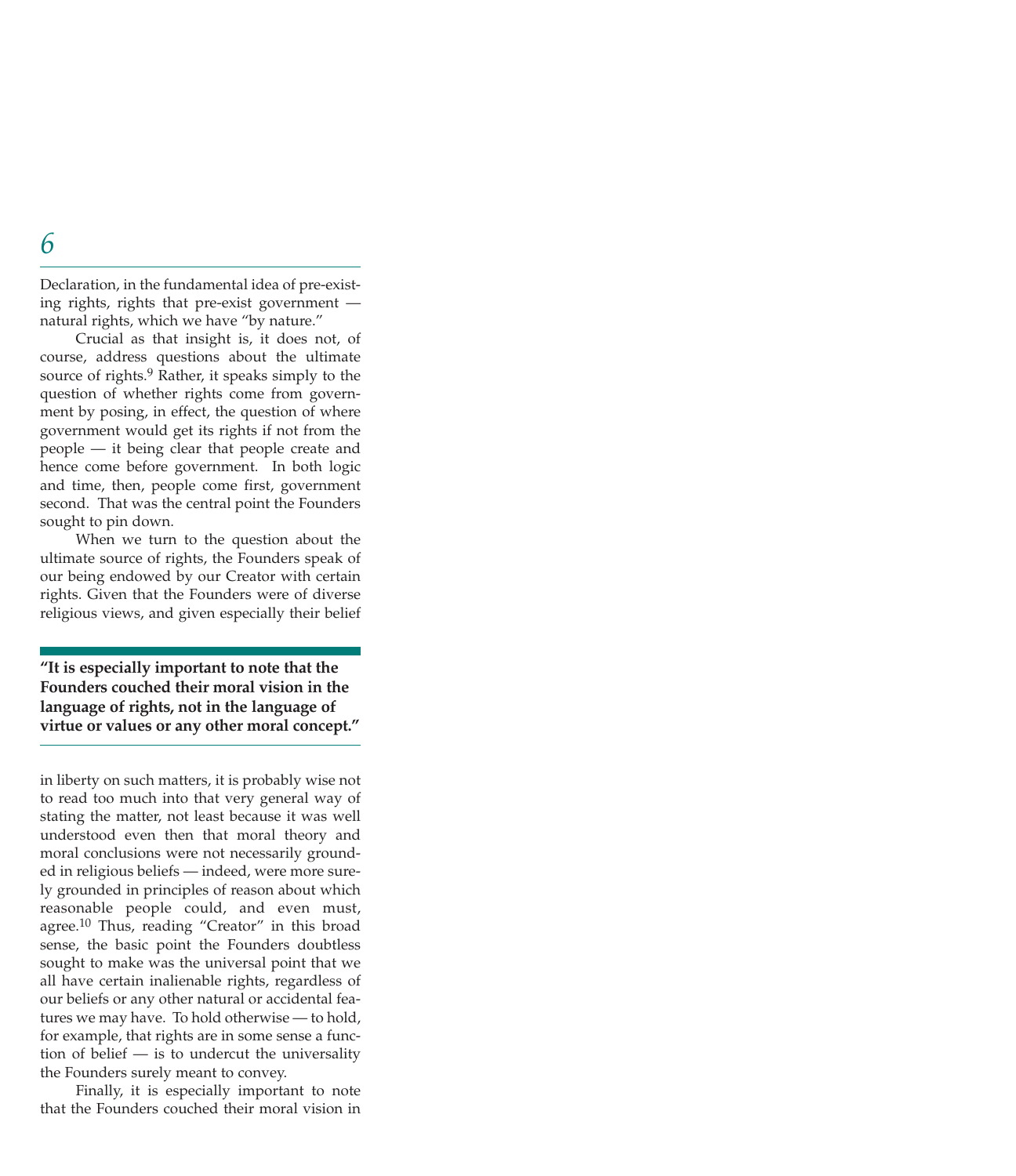the language of rights, not in the language of virtue or values or any other moral concept. Rights are claims against others, which entail correlative obligations requiring others to do or not do various things.11 Fully fleshed out, as we will see in a moment, the classical theory of rights orders individual acts and social affairs

### **"Rights and correlative obligations are the language of law and liberty."**

systematically along three basic lines: the prohibited; the permitted (the optional); and the required. It is objective actions, not subjective mental states, that are the primary concern of rights.

Thus, rights lend themselves especially well to litigation, legal ordering, and liberty, not least because, as claims, they denote adversarial relationships and invite moral justification. To ask of another, "By what right . . . ?", is tantamount to saying that if that other cannot make good on his claim, then you are free to do as you please. In this and similar ways, the theory of rights sorts out justified from unjustified claims and thus orders human affairs in ways that virtues, values, and other moral notions are unable to do. Rights and correlative obligations, in short, are the language of law and liberty. When they spoke to the purpose of government two lines later, the Founders got it right: to secure liberty through law, not to order virtue or impose values.

### *That among these are Life, Liberty, and the Pursuit of Happiness*

In the Declaration, and even in the Constitution and the Bill of Rights, the Founders could hardly have listed or enumerated all of our rights. On one hand, we have an infinite number of rights, owing to the myriad facts that might enter into their descriptions and the possibilities that language permits. But on the other hand, looked at logically, there is really only one right, the right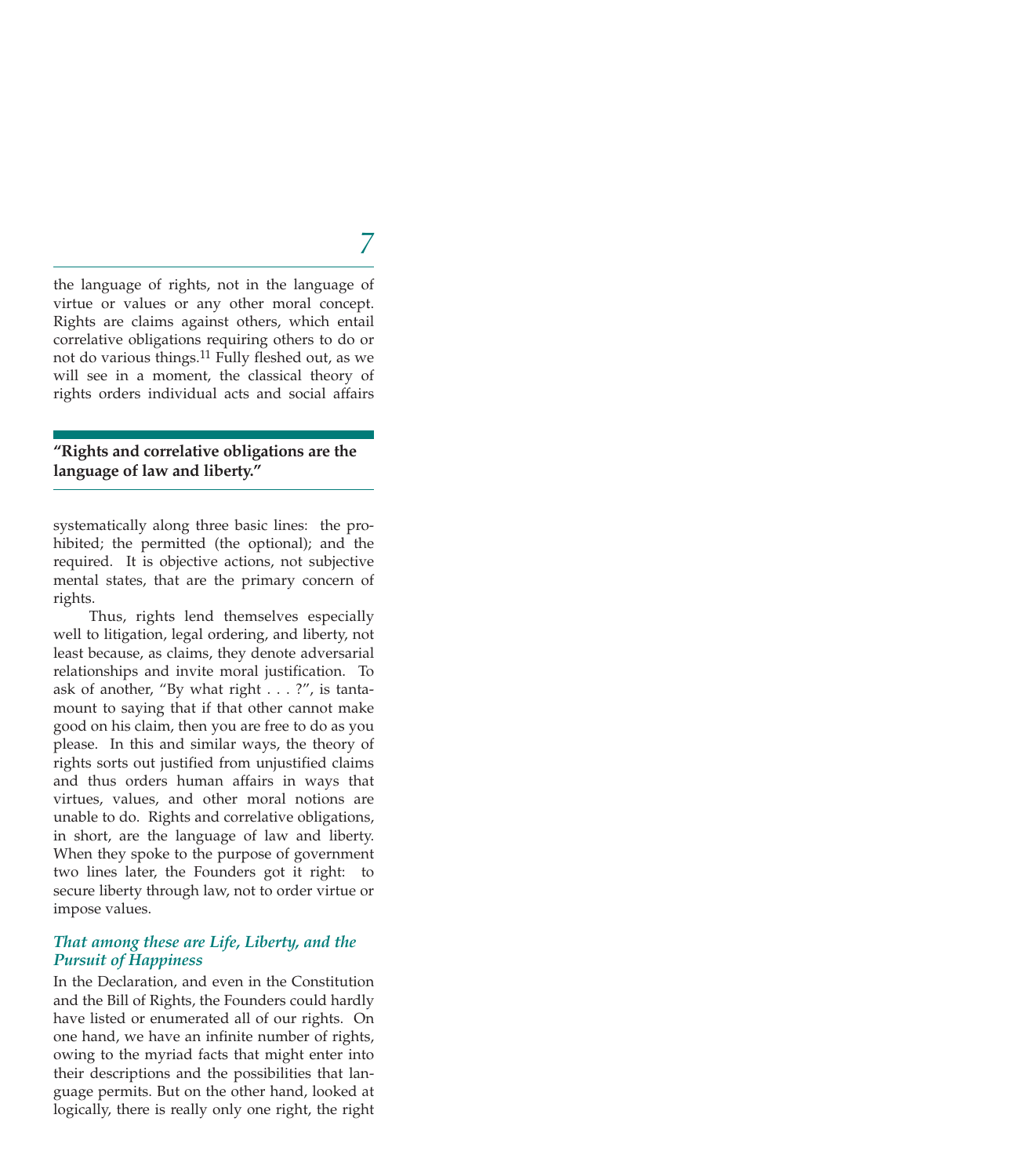to be free, from which all other rights, however described, may be derived.12 In a brief and general statement, therefore, one wants to try to capture something of the essence of the matter, which the Founders did when they said that "among" our rights are those to "Life, Liberty, and the Pursuit of Happiness."

For a fuller picture of the Founders' moral vision, then, it falls to us to flesh out that general statement by repairing to both the theory and the practice of the matter. In this, it is well to draw upon the sources the Founders themselves drew upon: the English common law, which for centuries had been thought to embody "right reason";<sup>13</sup> and moral philosophers like John Locke, who more than any other can be said to have been the philosopher of the Declaration, especially through his influence on Thomas Jefferson, its principal author.<sup>14</sup> In deriving more narrowly

### **"That distinction between rights and values, implicit in the right to the pursuit of happiness, is the very foundation of a free society."**

described rights and doing the casuistry in particular circumstances, however, we need to take care to ensure sound derivation and internal consistency; for a body of rights dubiously entailed by the first principles of the system, or conflicting with one another, will undermine the entire rational foundation. Not every good is held by right, after all; we need to separate the legitimate from the illegitimate claims.

The place to begin, then, is with the Founders' own words, and in particular with our right to "the Pursuit of Happiness"; for in that formulation, by implication, rests a profoundly important distinction — between rights and values. In so stating the matter, the Founders were saying that each of us has a right not to happiness but to pursue happiness as he sees fit. They did not tell us how to go about that pursuit  $$ save for the premise of equality, which entails the obligation to respect the equal rights of others to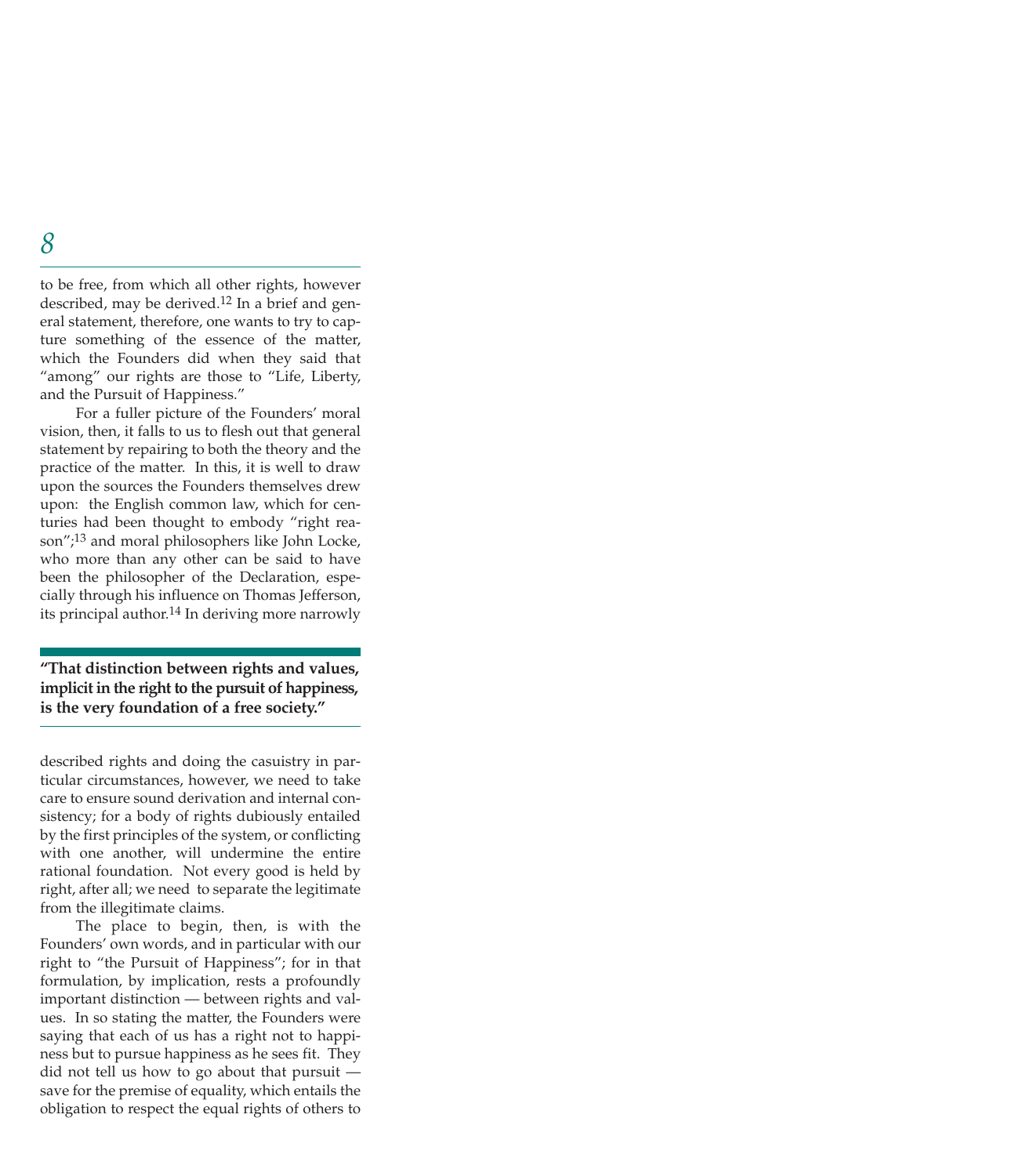their own pursuits. Rather, the determination of how to pursue happiness is left to us, to our own subjective lights, our own values. Obviously, given the differences among people in their various interests and values, different people will take different paths. The point, simply, is that we must respect those differences as we lead our own lives. Thus, we have objectivity in rights, subjectivity in values, which is precisely what one would expect in a regime of freedom. Each of us is free to live by his own subjective standards, provided he respects the equal freedom of others. We may criticize the values of others, of course, but we may not impose our values on them.15

That distinction between rights and values, implicit in the right to the pursuit of happiness, is the very foundation of a free society. For it entails a regime of rights that can be thought of as constituting a minimal framework within which each of us is free to live, charting his own course — not ordered by others but simply left alone. The idea is well captured in a phrase often attributed to the French *philosophe* Voltaire: "I may disagree with what you say, but I will defend to the death your right to say it." You have your values, with which I may disagree, but

**"As long as we respect the equal rights of others, we are both free to choose and responsible for the choices we make, good and bad alike. That is what freedom is all about."**

I will defend your right to pursue them. In a free society, each of us may make as much or as little of his life as he wishes and can. As long as we respect the equal rights of others, we are both free to choose and responsible for the choices we make, good and bad alike. That is what freedom is all about.

To ground the theory of rights, however, giving it greater specificity, we look to both the common law and Locke, where we find that in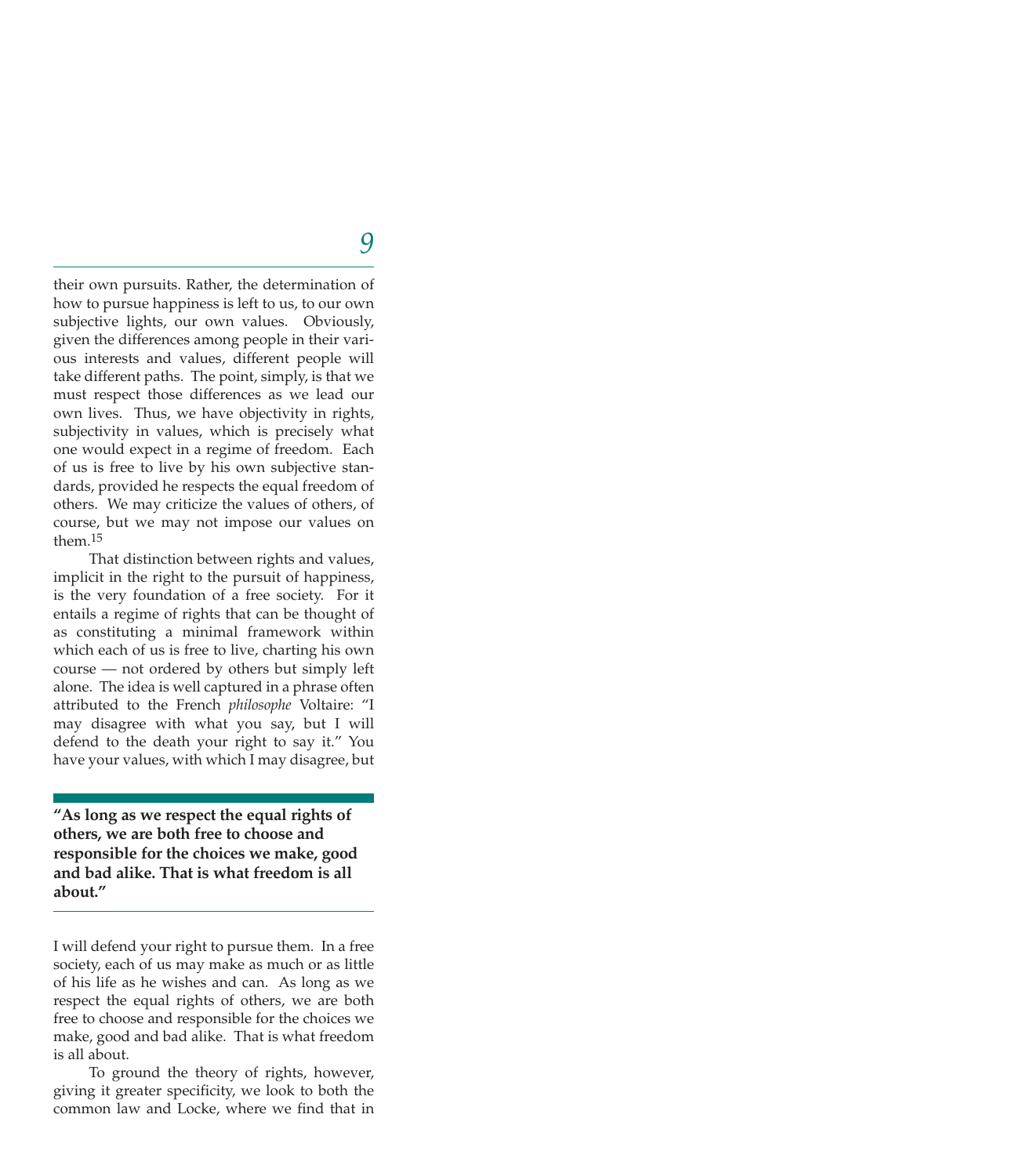theory and experience alike, rights are intimately bound up with property. Locke put it well: "Lives, Liberties and Estates, which I call by the general Name, *Property.*"16 James Madison, the principal author of the Constitution, made a similar point when he wrote: "As a man is said to have a right to his property, he may be equally said to have a property in his rights." $1\overline{7}$  The Founders understood well that all rights, however described, can be thought of as property and, to aid in derivation, reduced to property. If

**"In a free society, people are free to be virtuous — or not. Indeed, only when virtuous acts are voluntary can they be called virtuous."**

everything we hold by right — everything to which we can be said to be "entitled" — can be conceived of as property, then we have a place from which to start when we think about our many rights — and think about the many claims that may turn out not to be rights.18

Thus, if the foundation of our rights is property — broadly understood as lives, liberties, and estates  $-$  it is but a short step to think of right violations as involving the taking of property, the taking of things that belong free and clear — "by right" — to others. So doing, we can imagine a world in which people are free to live their lives, exercise their liberties, and build and enjoy their estates, provided only that in the process they refrain from taking what belongs to others — the lives, liberties, and estates of those others.

What people may not do, then, is commit torts or crimes: they may not take from others by trespassing on the persons or property of those others or by otherwise taking that property. If they do, they are then obligated to make their victims whole. Thus, when the Founders spoke of "inalienable" rights, they could have meant only that others may not alienate our rights. We may alienate them, however, by committing torts or crimes, for which we are responsible. When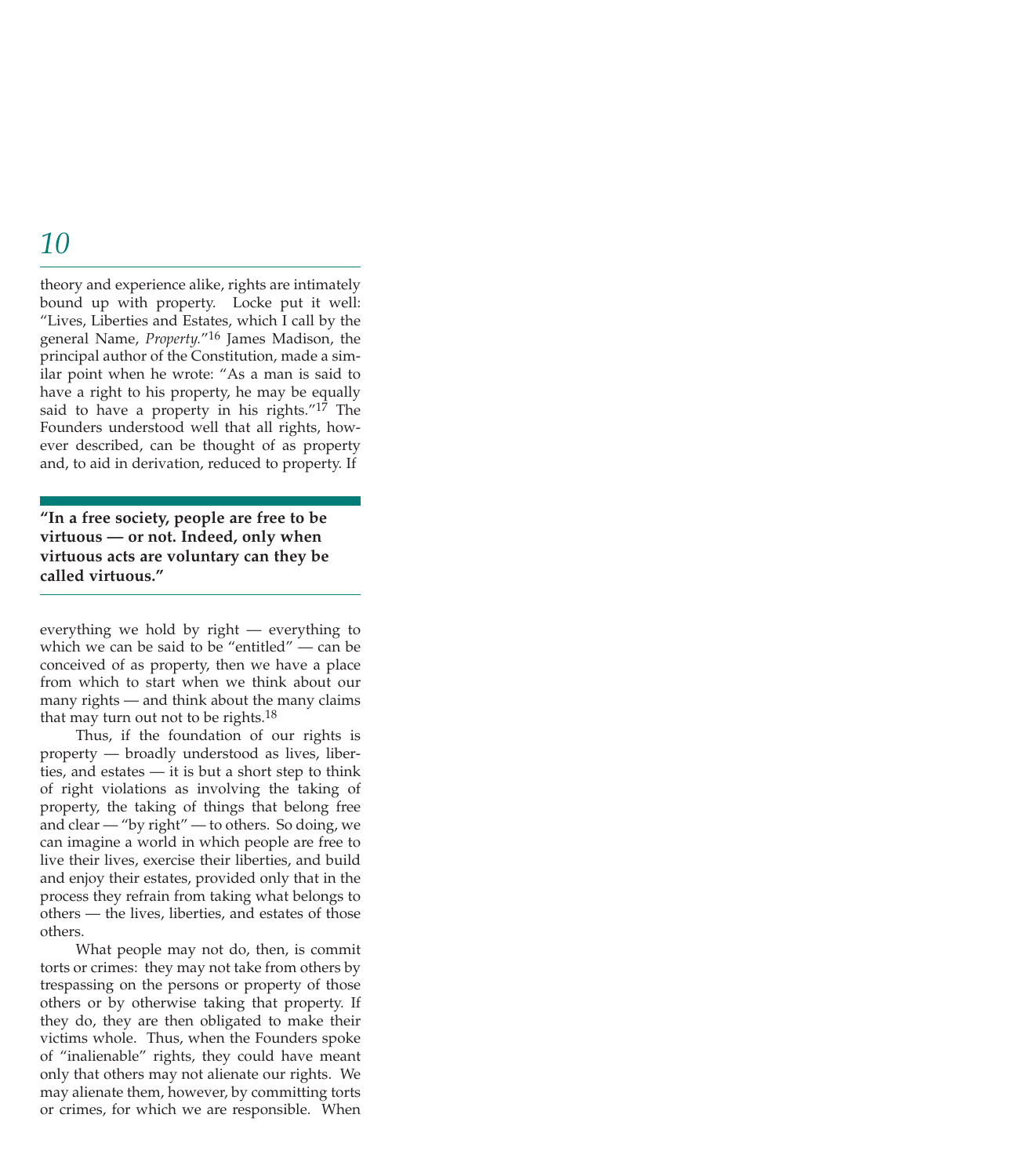we do, we alienate our right to those holdings that may be necessary to right the wrong we have done. Thus are rights and obligations alienated or extinguished and new rights and obligations created as we act in the world.19

At this stage in the derivation, then, our only obligation is to leave each other alone. Thus, it is particularly important to notice, in the context of the modern welfare state, that in a free society there is no obligation to assist others who may need assistance, although people are at perfect liberty to offer such assistance if they wish. We may think it good that they do — that is our value judgment — but we cannot compel that assistance. For all association must be voluntary, which is why committing torts or crimes — taking people's lives, liberties, or estates without their consent is not simply wrong, but violates their rights. Were we to compel assistance, we too would violate rights. In a free society, people are free to be virtuous — or not. Indeed, only when virtuous acts are voluntary can they be called virtuous.20

In the world thus far sketched, then, people are free to make as much or as little of themselves as they wish and can. In the ordinary world, however, most people do that not as isolated individuals but through association with others. We come then to the second great font of rights, a corollary of property — promise or contract. As part of our liberty, our right to freely act, each of us has a right to associate with others, provided only that the association be voluntary on all sides. Through such association — ranging from

**"We can hardly violate rights in the name of securing rights and be thought to be doing so by right."**

spot transactions to bargains over time to private clubs, churches, marriages, partnerships, giant corporations, and on and on — people exchange their various holdings and civil society in all of its rich variety arises.

Here too, however, rights and obligations are constantly being alienated and created as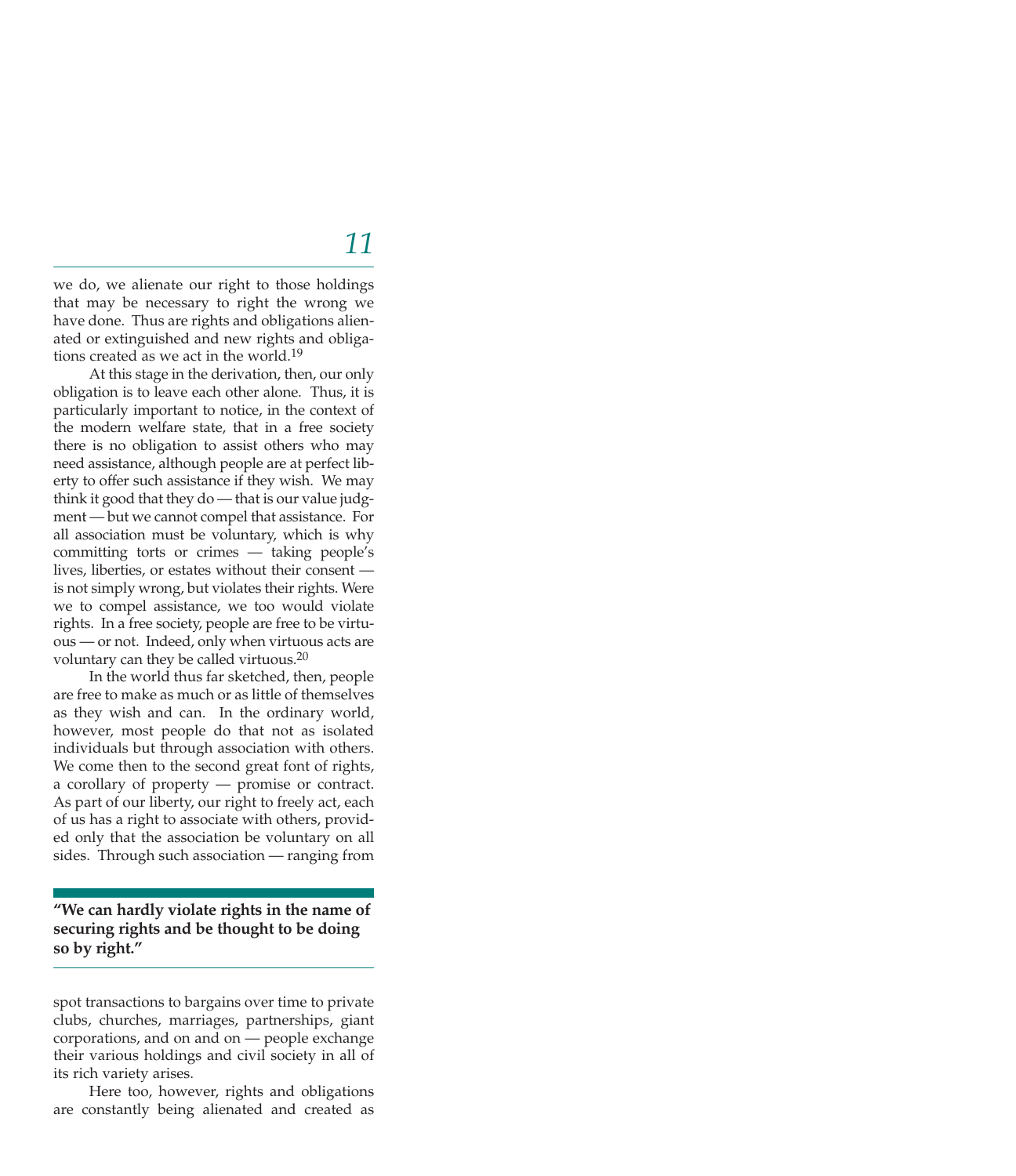people arrange and rearrange their affairs with others as they think best. The only requirement is that promises or contracts be kept, failing which those who breach or defraud or take or otherwise fail to perform as promised must make their victims whole, as detailed in the various branches of the classic common law that treat such matters. It is especially important to notice in all of this, however, that it is people who order their own affairs, not governments. In fact, to this point in the Declaration the Founders have not even spoken of government. We turn to that next.

### *That to Secure these Rights, Governments are Instituted among Men*

As should be clear from the sketch just completed, the world of rights and obligations envisioned by the Founders is systematic, rich, and varied — and grounded in reason, in the moral principles of liberty, property, and contract that the Declaration implies. Only now, after they

### **"It is not from moral necessity that we move from the state of nature to a realm with government, and we need to be candid about that."**

have outlined that world, do the Founders turn to government. Thus, as we move from the state of nature to a world with government, we come at last to fundamental questions about political legitimacy — to questions about the proper scope of government power and, indeed, about the legitimacy of government itself.

The purpose of government, the Founders say, is to secure our rights. That is why we institute it. But is that a proper end of government? And are the powers that serve that end legitimate? More immediately, why would we want to secure our rights through government rather than through some other, private institution? Those are skeptical questions, asking whether even the limited conception of government the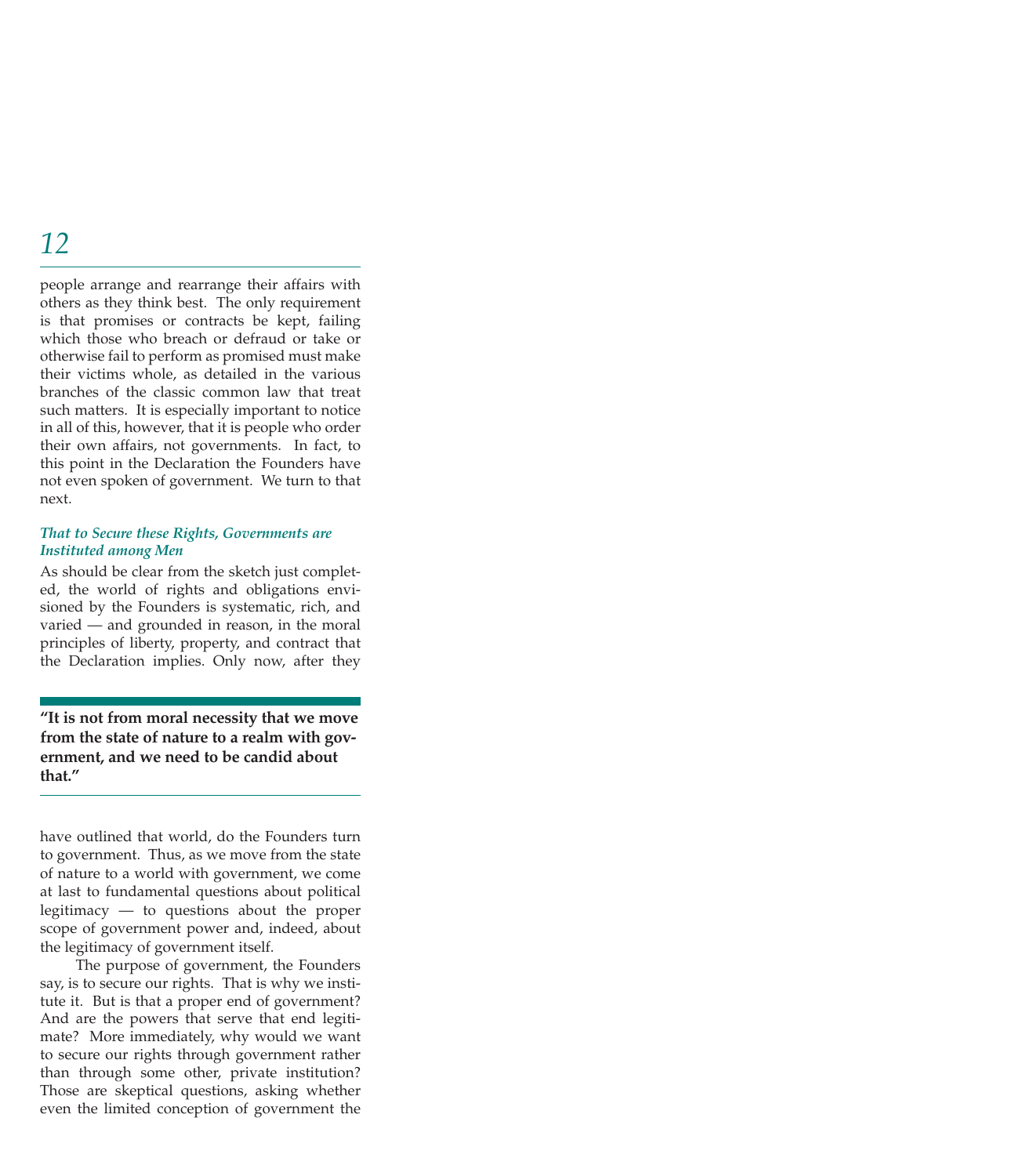Founders set forth is legitimate. On the other side, however, there are questions about whether the Founders' conception may be too limited. Are there additional powers, beyond those of enforcement, that legitimately belong to government? Those questions, too, will need to be addressed.

Because the issues here are complex and subtle, we will have to sort them out slowly and carefully, if only in outline. To do that, we take the same course we took above, the course that Locke took when he, too, thought about such questions; but we will press the issues a bit further than Locke did and ask first what rights we would have toward securing our various rights if there were no government, if we were in the state of nature. Call them second-order rights, if you will; they are the rights that come into play only after the first-order rights outlined above have been, or are about to be, violated.

Merely stating the matter, however, reveals its complexity. For we are dealing now with a realm of considerable uncertainty in which principles of reason can go only so far. To be sure, any second-order rights we might have must be derived from our first-order rights to be free: enforcement rights, that is, must be justified with reference to the rights we have to be enforced. But in addition, and apart from the question of

**"The power government exercises to secure rights is legitimate, even if specific applications of the power may be illegitimate, and even if government's monopoly claim may not be deeply grounded."**

derivation, those second-order or enforcement rights must be exercised in ways that respect the first-order rights of others. Indeed, we can hardly violate rights in the name of securing rights and be thought to be doing so by right.

Thus, while a known criminal has no right not to be arrested and forced to make his victim whole — he alienated his right to be free from arrest and from restitution obligations when he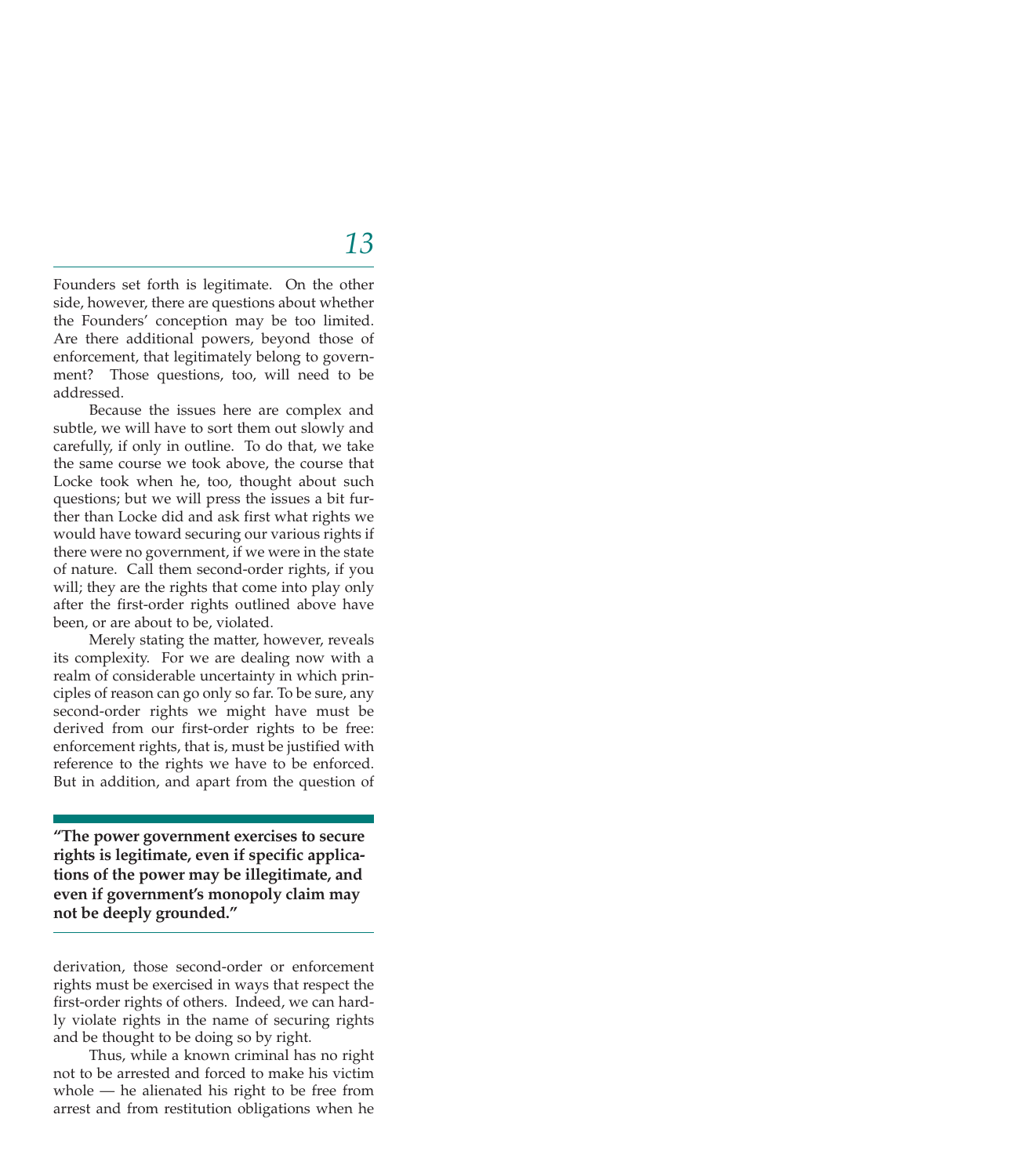committed his crime — a person only suspected of having committed a crime is in an altogether different category. What are our rights toward him? May we arrest him? How strong must our suspicion be before we can? And if we can arrest him, what then? It is here that the shades of gray

**"Once the bounds of the enforcement power are set as far as they can be by reason, the precise means government may employ toward that end are up to the governed to determine."**

that surround uncertainty intrude. It is here that reasonable people can have reasonable differences because we are dealing not with principles of reason but with applications of those principles that take reason to its limits. It is here that subjective values come into play as we try to draw "reasonable" lines concerning where one person's right ends and another person's right begins.21

All of this suggests, then, that there are certain "natural" springboards, as it were, to legitimate government. It is as if in the very nature of the problem — in particular, in the need to find neutral decision procedures and principles where reason alone will not avail — we find the foundation of government's legitimacy. We turn to government, that is, because as a practical matter we need to know where the lines are what our rights are — in the complex and uncertain realm of enforcement, where reason comes to its principled end. To be sure, reason tells us that we have rights of enforcement. And it tells us further that we may, for example, arrest those we have good reason to believe have violated our rights — and may not arrest others; but it does not tell us the precise scope of that or similar rights. Without government and the exclusive power it purports to have to provide uniform answers to such questions, we can imagine a state of some confusion and, indeed, anarchy.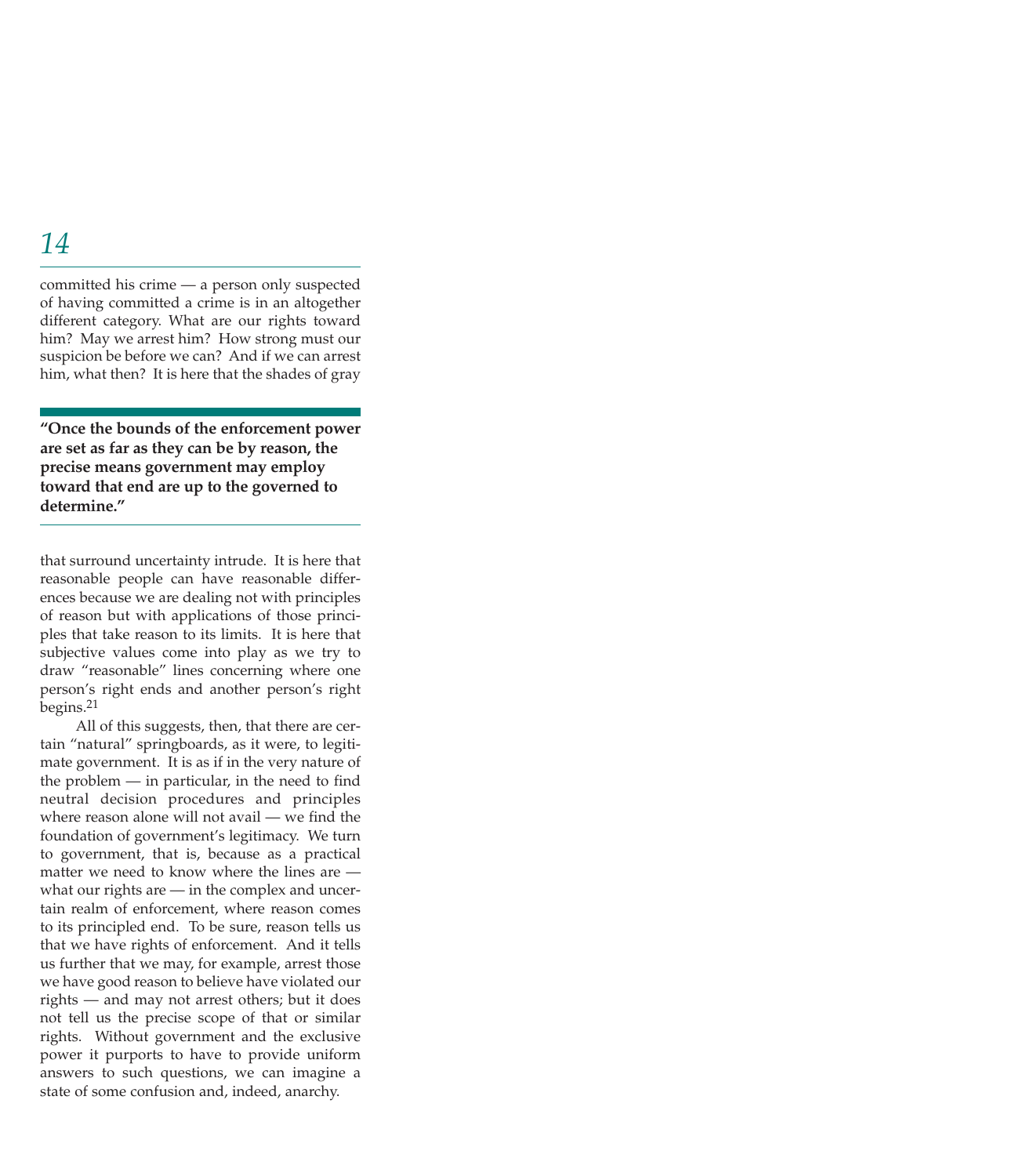Yet for all of that, the argument for government enforcement of rights — rather than private enforcement by, for example, competing private enforcement agencies<sup>22</sup>  $-$  is prudential, not moral. It is not from moral necessity that we move from the state of nature to a realm with government, and we need to be candid about that. In fact, there is no answer, other than from prudence, to the person who complains that he would rather enforce his own rights and that forcing him to use and pay for public enforcement — that is what government's monopoly on the power of enforcement amounts to  $-\overline{\ }$  violates his right to do it himself. He is right.<sup>23</sup> George Washington said as much when he said that "government is not reason, it is not eloquence, it is force."24

It seems, then, that the best that can be said is this: at the least, the enforcement power the Founders assigned to government, apart from its specific applications, is legitimate. In a state of

### **"The majority must justify its claim to rule the minority; the minority does not have to justify its right not to be ruled."**

nature, that is, each of us has what Locke called the "Executive Power" — the power to secure his rights.25 Thus, when government exercises that power on our behalf, it is exercising a power that we would otherwise have a right to exercise ourselves.

None of that goes to the way government exercises the power, of course — to whether it uses force when it should not or fails to use force when it should. Nor does it go to the government's monopoly claim, its claim to the exclusive exercise of that power. The question, rather, is whether the executive or enforcement or police power as such is legitimate. It is. Thus, to that extent, and that extent only, the power government exercises to secure rights is legitimate, even if specific applications of the power may be illegitimate, and even if government's monopoly claim may not be deeply grounded.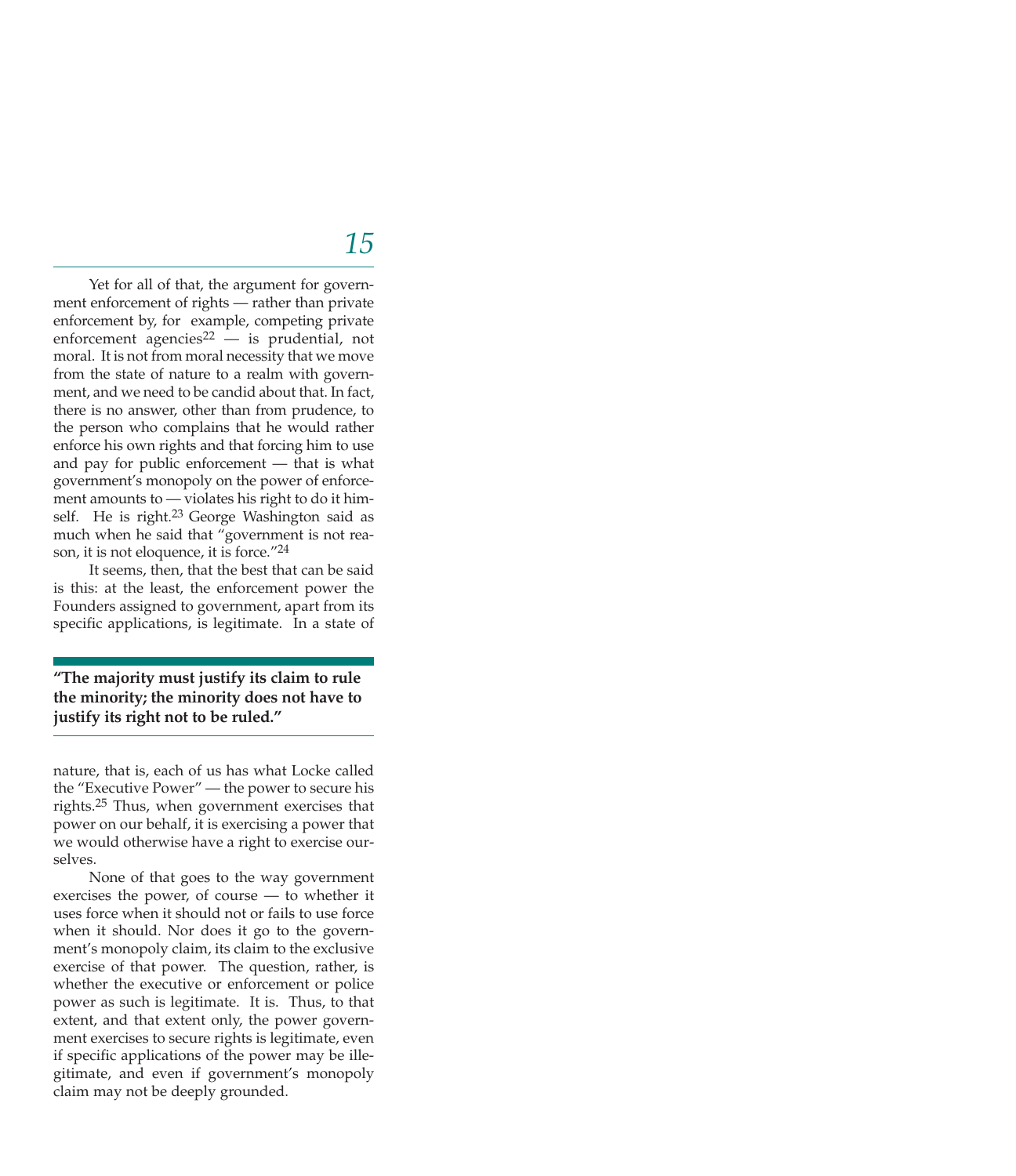### *Deriving their Just Powers from the Consent of the Governed*

But if the end for which we institute government — to secure our rights — is legitimate, it does not follow that every means government may employ toward that end is legitimate. Indeed, we have only to look to the "long Train of Abuses" listed in the Declaration to discover powers the Founders thought illegitimate. As we saw above, reason can draw the broad outlines of our enforcement rights; it cannot draw the more specific lines. Yet if people are to have notice and if disputes are to be adjudicated uniformly and fairly, those lines must be drawn.

We come, then, to the place of will or consent in the system. Government is instituted to secure our rights. But once the bounds of that power are set as far as they can be by reason by the rights reason enables us to derive — the

**"The Founders were not democrats, as is evidenced by the many measures they took, when it came time to draft a constitution, to restrain popular as well as representational will."**

precise powers or means government may employ toward that end are up to the governed to determine. Thus, on behalf of victims, government may arrest and try alleged criminals and, if they are found guilty, impose proper sanctions on them. Reason tells us that. It does not tell us, beyond a certain general level, what arrest or trial procedures are legitimate or what sanctions are proper.26

Thus, where reason is silent  $-$  or has run its course — we have to turn to some public decision procedure — not simply to make the lines public but because different people will draw the more particular lines at different places. Experience has taught us that if we want to reduce the chances of arbitrary or capricious lines being drawn, it is best to leave the drawing to the collective judgment of the people who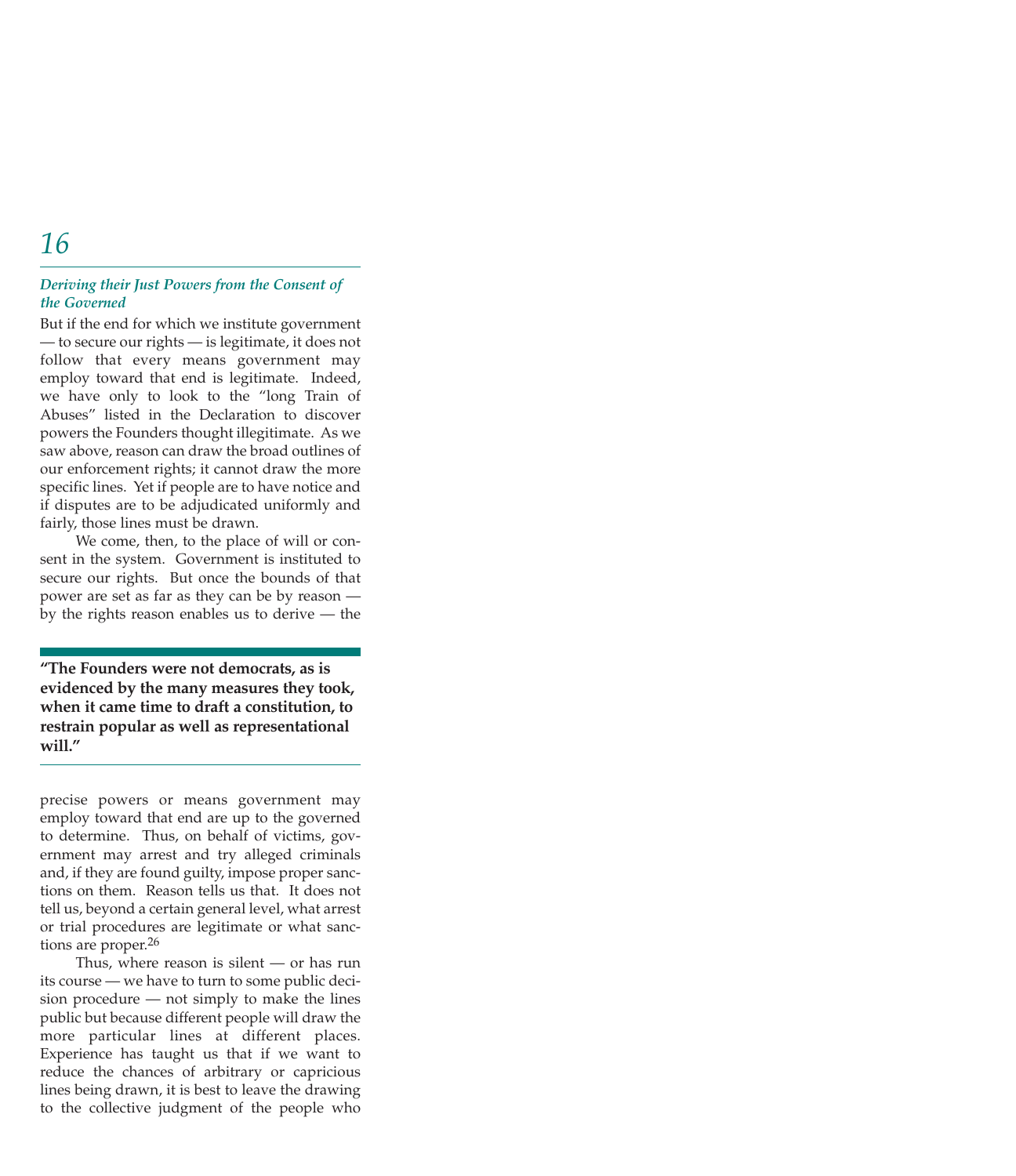must live under them. There being no possibility for reason-based lines beyond a certain point, those lines are legitimate, provided they are within the bounds set by reason, simply because they have been consented to. Thus are government's just powers, to the extent permitted by reason, derived from the consent of the governed.

In sum, then, reason tells us that government's power to secure our rights is legitimate it being no more than the power each of us has to secure his own rights — even if government's claim to have that power exclusively stems from prudence alone. And reason sets the broad scope of that power. Beyond that, however, the more specific powers or means that may be necessary to secure our rights are made legitimate by being derived from the consent of the governed. Thus do reason and consent go together to limit government, lending it a measure of legitimacy in the process.27

But are there powers beyond those of enforcement that belong legitimately to government? We come, then, to the other side of the issue, to the side that asks whether the Founders' conception is too narrow, or whether the reading

**"Given the infirmities of consent theory, it behooves us to submit to political determination only those issues we must — indeed, if the Founders are right, only those issues we may."**

just given to the Declaration is too narrow. Does the Declaration permit more power than its plain language and background theory seem to suggest? Let us turn to those questions, starting with the language itself.

To be sure, the phrase under consideration, read by itself, does seem to imply a broader scope for government power than simply securing rights. In fact, by itself, it suggests that any power, whatever its purpose, is just or legitimate, provided only that it has been consented to by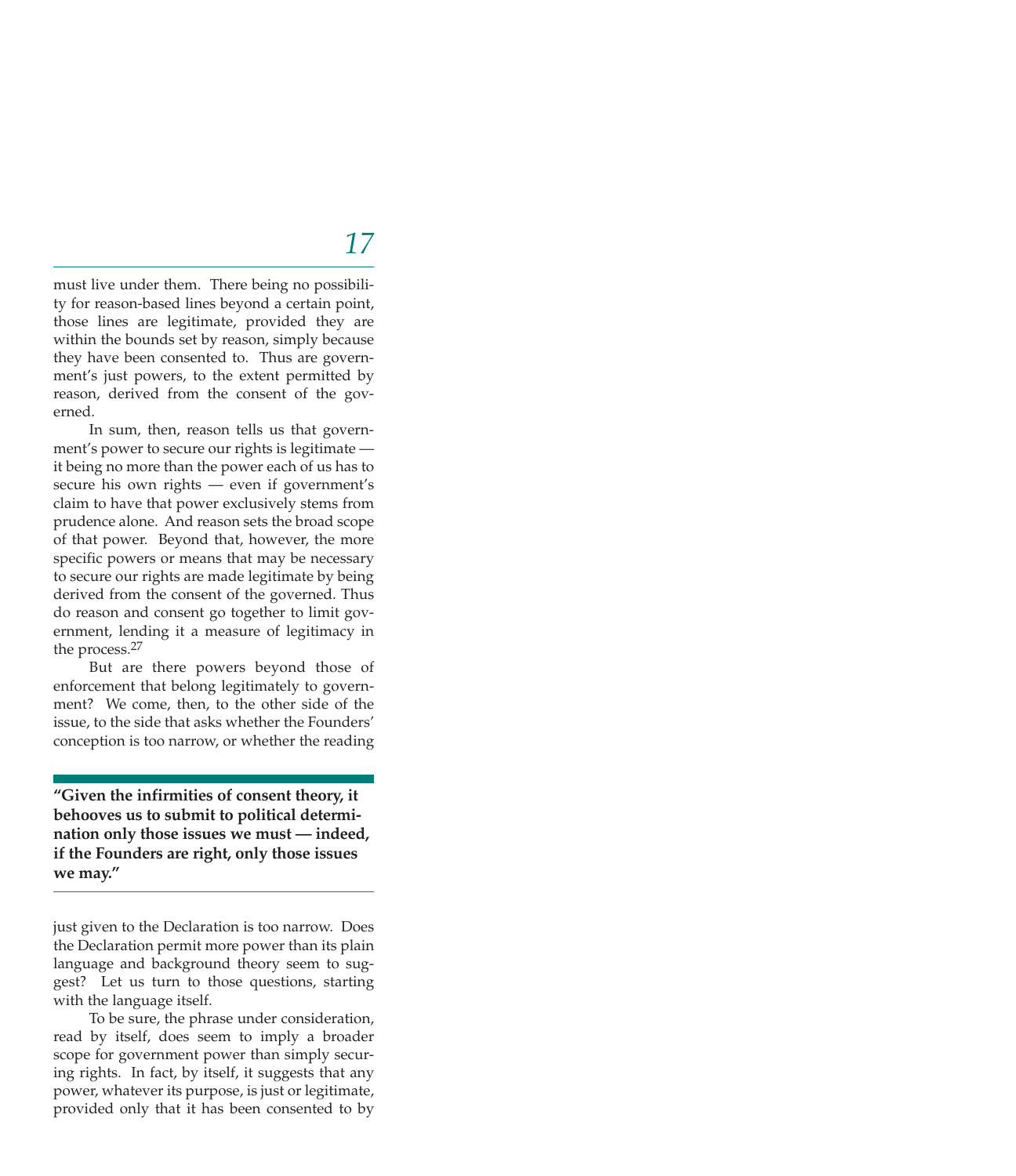the governed. Even if that were a proper reading of the phrase, however, it would do little to enhance the scope of legitimate power, for it is all but impossible to satisfy the consent criterion, as a moment's reflection will show. Indeed, we are up against the classic problem of consent theory  $-$  it doesn't do the job  $-$  which the Founders seemed to have understood better than many do today.

Consent theory starts from an unobjectionable premise — that individuals have a right to rule themselves and a right not to be ruled by others. And that premise has an unobjectionable

### **"The redistributive power amounts to theft by government, plain and simple. Yet around the world today it constitutes the principal business of government."**

corollary, central to the theory of rights, that people can bind themselves through their freely given consent, as they do every day when they make promises or sign contracts. But it is one thing for an individual to bind himself, quite another for a group of individuals to bind each other. To be sure, if each member of the group consents, no one can be heard later to complain. But rarely, if ever, do we get unanimity, especially on political questions. We get majorities and minorities; and majorities cannot bind minorities, not if consent is to be the touchstone of legitimacy. Indeed, it is not for nothing that we speak of the tyranny of the majority.

The classic theorists appreciated that problem, of course, which is why some of them proposed the "social contract" as a solution. Through a social contract we agree unanimously to be bound thereafter by majority rule (or by any other fraction of the whole we choose, for that matter). Thus, the initial unanimity ensures legitimacy thereafter, provided the procedures agreed to by all are followed thereafter.<sup>28</sup> Social contract theory works for all manner of private associations because we can point to the consent that individuals give going in. With govern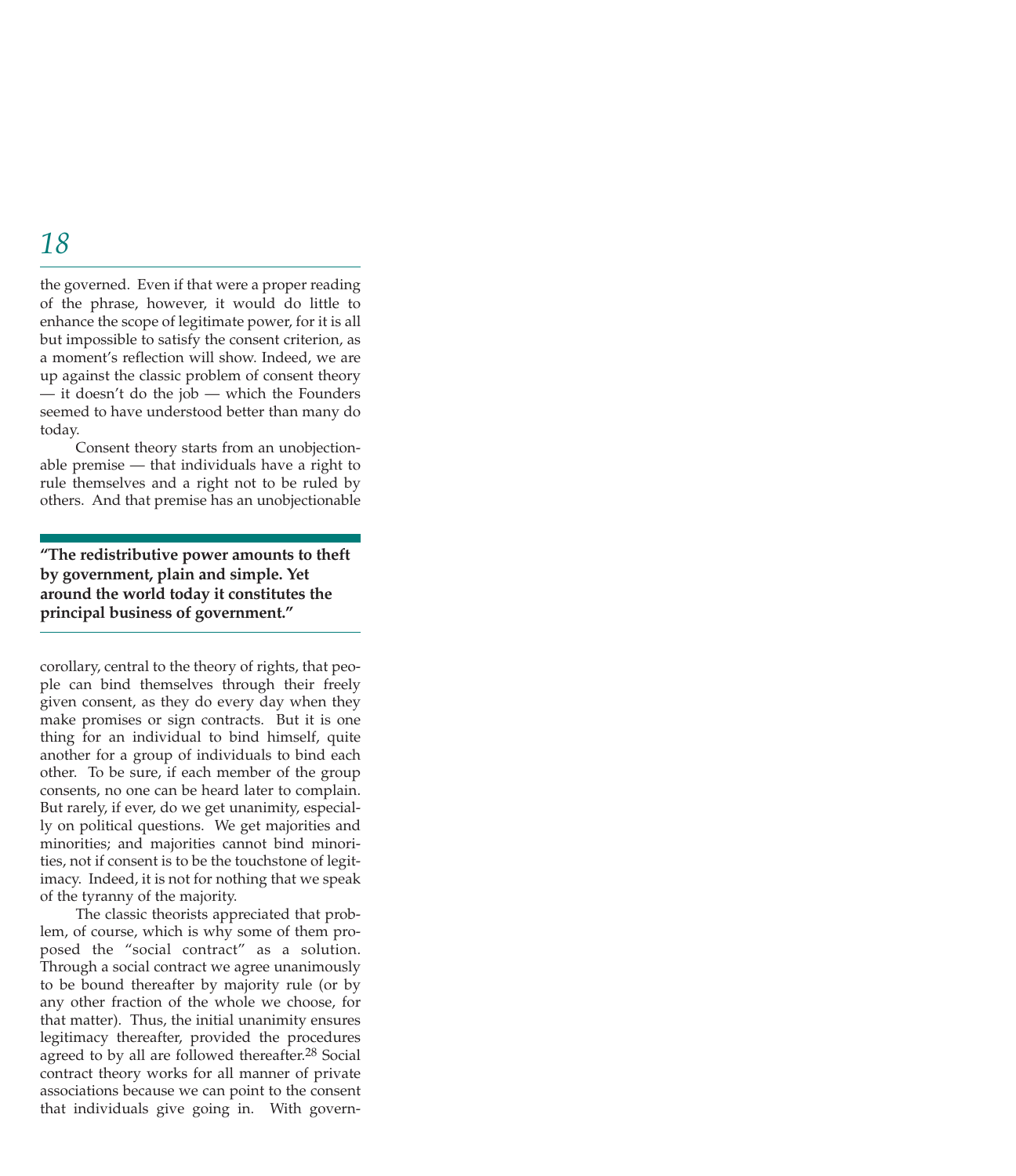ment, however, very few of the governed are ever in such an original position. In fact, even in America, where we "constituted" ourselves as a people through the consent that constitutional ratification signifies, the process reached only a minute fraction of all those bound by it in the years since. As a practical matter, that may be the best we can do — and it is better than many others have done, to be sure. But it hardly serves as the kind of consent that can bind the minority to the will of the majority.

We come then to the last resort of consent theorists, the idea of "tacit consent": by staying we tacitly consent to be bound by the will of the majority. Unfortunately, that argument proves both too much and too little. It proves too much because it would render even dictatorial rule legitimate — provided only that the subjects stayed. And it proves too little because it does not render the majority's rule legitimate. Rather, it places the minority in the position of having to choose between two of its entitlements — its right to stay where it is, and its right not to come under the will of the majority. The majority must justify its claim to rule the minority; the minority does not have to justify its right not to be ruled. Indeed, the argument from tacit consent puts the

**"America's Founders set forth a powerful moral vision of individual liberty, individual responsibility, and limited government — government limited to securing our rights."**

majority in the place of the gunman who says "Your money or your life." You may give him your money "voluntarily," but we would hardly say you consented to do so — much less that he obtained it by right.

To return to the Declaration, then, the idea that the phrase in question should be read as saying that any power of government is legitimate if it derives from the consent of the governed is simply undercut by the facts: even in a democratic regime, "the governed" do not consent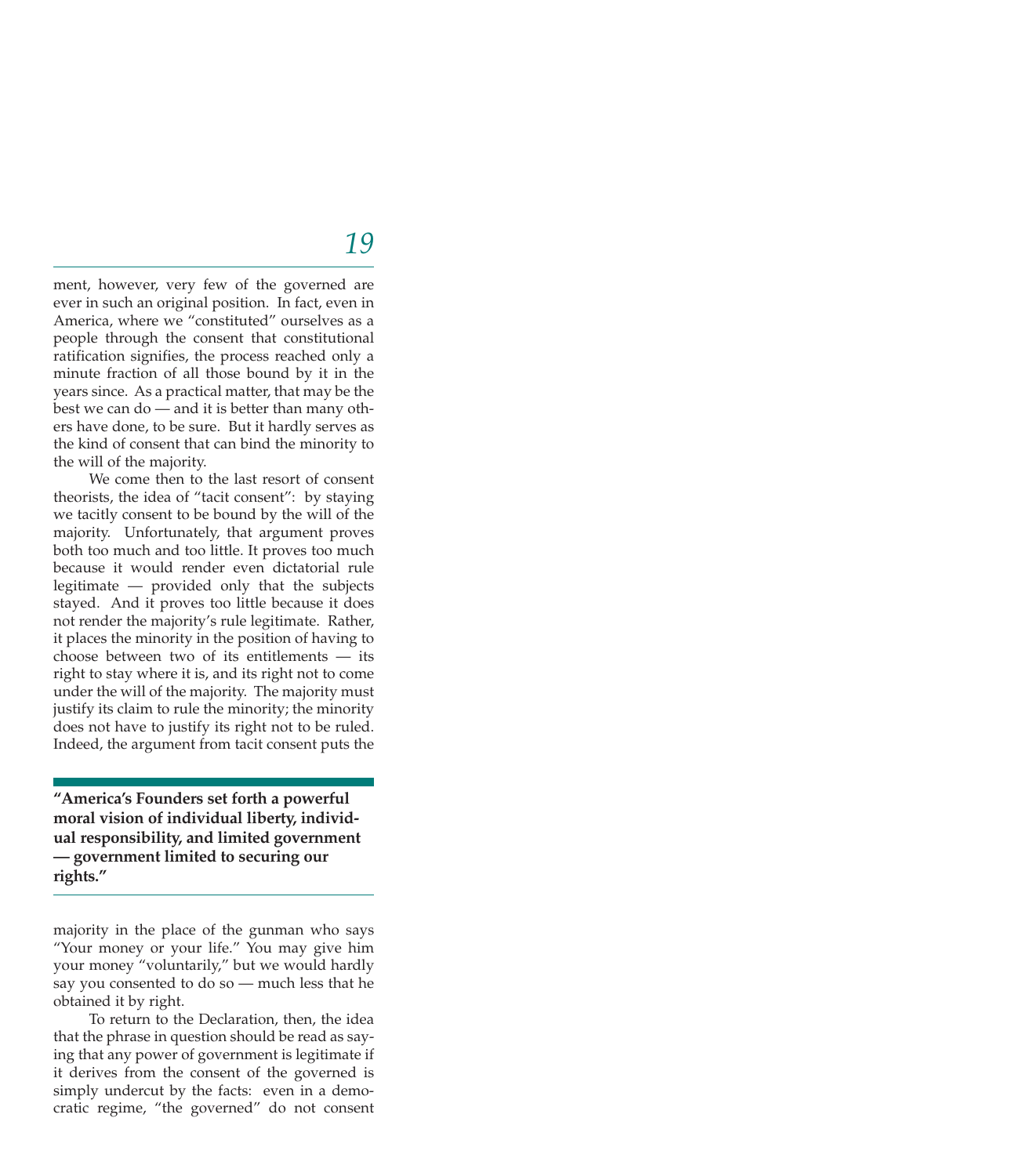except in the most attenuated of ways. Indeed, to suppose that a single vote every few years suffices to empower a majority of representatives, under a representational system, to thereafter bind all other citizens to their will is far-fetched, to say the least. Except in the most limited sense, the Founders were not democrats, as is evidenced by the many measures they took, when it came time to draft a constitution, to restrain popular as well as representational will. They understood well, and wrote often, about the problem

### **"It was the doctrine of enumerated powers that was meant to constitute the principal defense against overweening government."**

posed by the tyranny of the majority. Indeed, one of the central reasons for having a constitution is to address that problem.

What, then, was the limited sense in which the Founders were democrats? To answer that question, we have simply to consider the alternative — no consent at all. Plainly, that regime can be even more tyrannical than an unrestrained majoritarian regime, as the Founders knew from their experience with English rule. Yet if political consent is a poor imitation of private consent the consent of ratification, even if unanimous, cannot bind later generations; the consent of periodic elections, which is never unanimous, cannot bind minorities — one wants to give consent no more credit than it can bear. So doing, ratification gets the legal system off the ground, lending it such legitimacy as it can. Subsequent elections decide issues properly within their scope, lending those outcomes such legitimacy as elections can. That is the best consent can do.

Plainly, the more specific aspects of the enforcement power, as discussed above, are properly decided through consent. For the prudential reasons there sketched, they cannot be left to private determination. That being the case, consent, however imperfect, can give us some sense of where to draw the lines in question — and can lend such legitimacy to the deci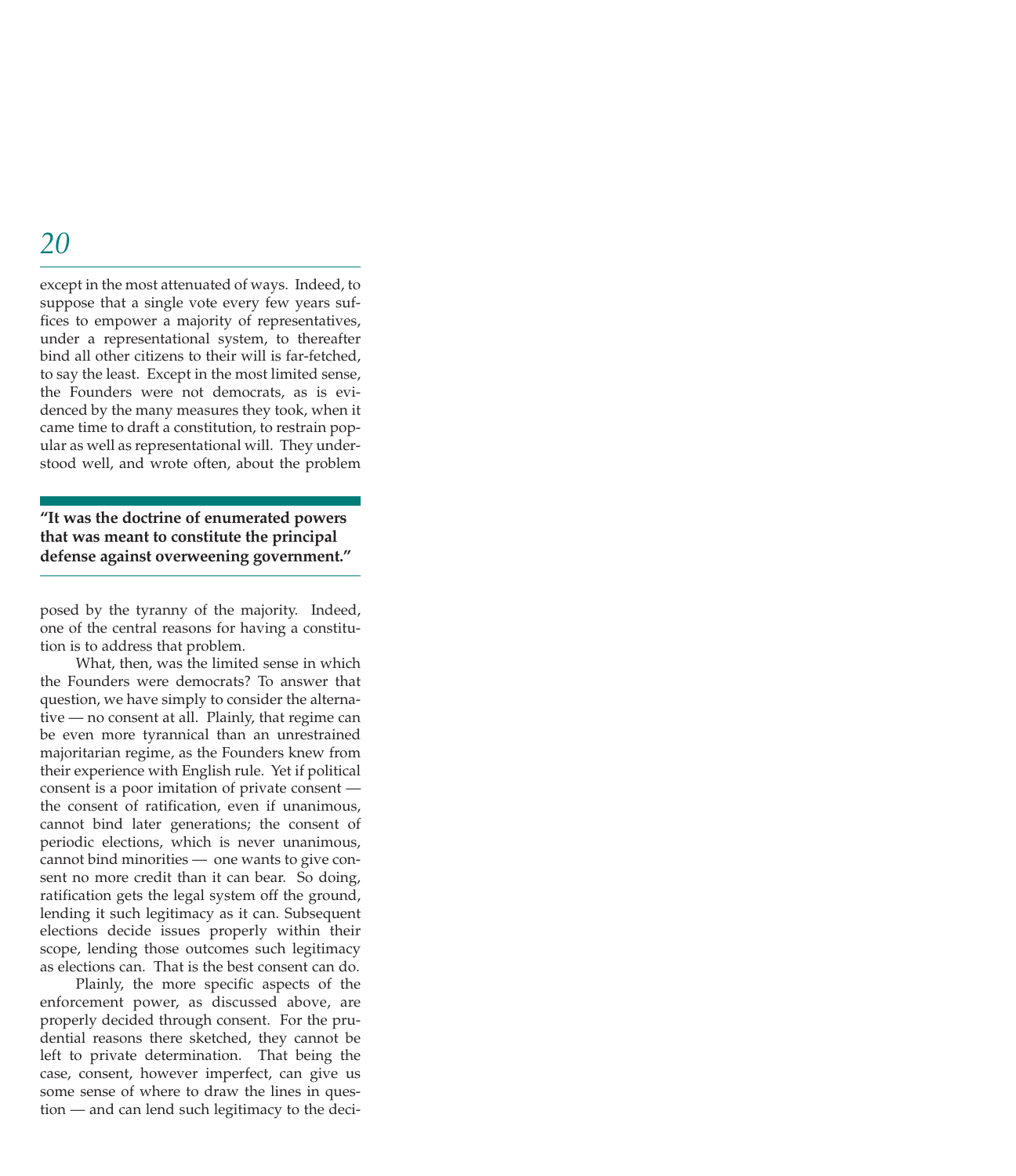sions that follow as is lent by their reflecting the consent of those living under them.

Given the infirmities of consent theory, then, it behooves us to submit to political determination only those issues we must — indeed, if the Founders are right, only those issues we may. The Founders spoke to that question by limiting government to the job of securing our rights. All else was to be left to the private sector where free people could lead their lives and solve their problems through voluntary association. There is no reason in principle, then, why so much that is done today through government should not be done privately — and every reason in moral theory why it should be done privately rather than through the inherently coercive institution of government.

But all of this presumes, for the sake of argument, that the phrase under review is rightly read by itself when all the evidence runs the other way. In fact, when placed in context  $-$ "that to secure these rights, governments are instituted among men, deriving their just powers from the consent of the governed" — the phrase takes on the meaning assigned to it earlier. It qualifies the preceding phrase by making it clear

### **"The idea was to limit government from the outset by limiting the things it could do."**

that the powers requisite to securing our rights, to be just, must be derived from the consent of the governed. To the extent it can, that is, consent, in the form of original ratification and subsequent elections, makes those powers just. It does not, however, make any other powers, serving other ends, just.

On this natural reading, therefore, government's power is limited to securing our rights. And it is further limited, and made legal, by the consent of the governed. To read the phrase more broadly — to assume, for example, that there are legitimate powers in addition to those necessary to secure rights — is to raise a fundamental question: Where would those powers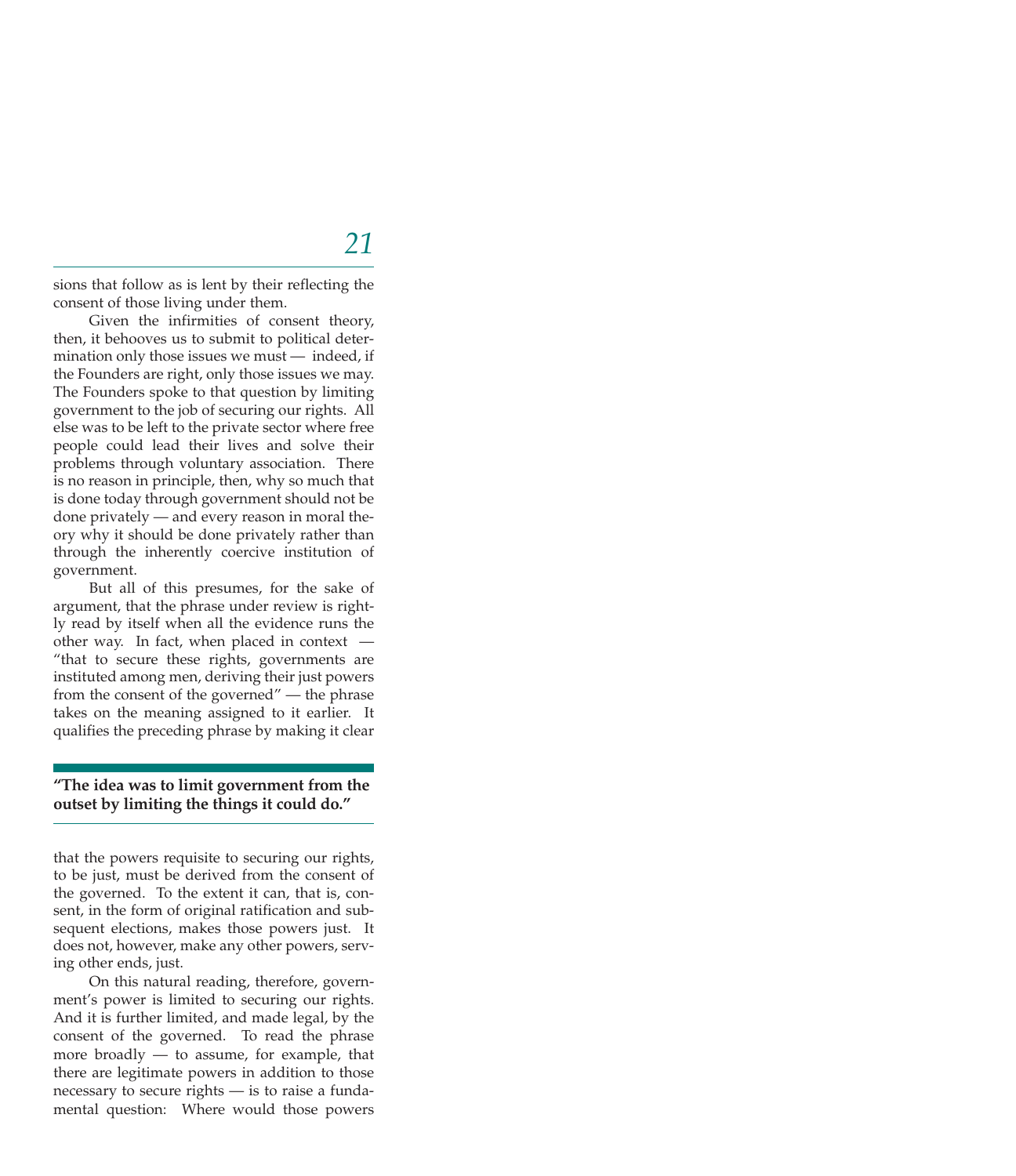come from? Again, consent alone will not do the job, as just shown. But even if it did, before they could give government any such powers, people must first have the powers themselves, much as they have the enforcement or police power in the state of nature. On that score, however, there are serious problems.

We can see this by noticing that for all their apparent variety, government powers can be reduced to just three morally relevant kinds.

**"Whereas the Founders had thought of government as a necessary evil, progressives saw government as an engine of good, an instrument to solve "social problems."**

There is first the enforcement or police power discussed above — the power to secure our rights. As already noted, that power is legitimate insofar as it is a power that each of us has in a state of nature, the exercise of which, if exercised correctly, would violate no rights.

Second, there is the eminent domain power, the power to take private property for public use provided just compensation is paid to the owner. Known as the "despotic power" in the 17th and 18th centuries, it was so known because, unlike with the police power, none of us could have such a power in a state of nature. Even with just compensation, that is, eminent domain involves a forced association, which the theory of rights forbids. Its rationale as a power of government stems from three considerations: practical necessity (without the power, many believe, public projects could be blocked by a single individual who would be in a position to "extort" unreasonable compensation); just compensation (the owner is made whole while the public is better off); and in the case of the Fifth Amendment's Takings Clause, for example, constitutional consent (through ratification we all agreed to give the power to government). None of those rationales is deeply satisfying, of course, but taken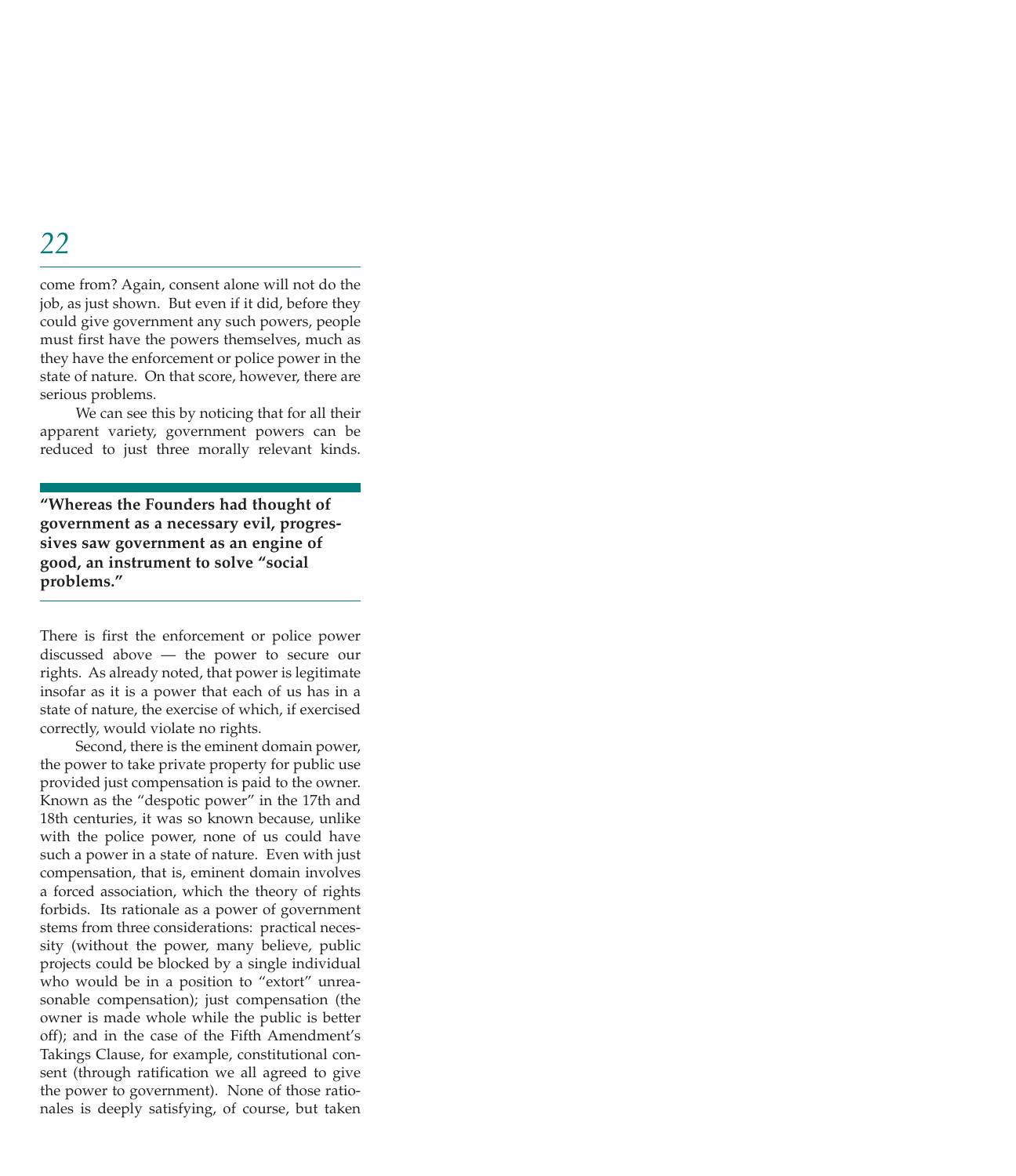together they do mitigate the despotic character of the power.

Finally, the third basic power of government, especially prominent in the 20th century, is the redistributive power and its regulatory corollary — the power to take from some and give to others. This is a naked power that enjoys no credible rationale whatsoever — not from the theory of rights, at least. None of us has such a power in a state of nature. Nor do any of the eminent domain rationales apply to the redistributive power: there is no practical necessity, no just compensation, and no constitutional consent for the power. In a word, however noble-sounding the purported rationales for its exercise may be, the power amounts to theft by government, plain and simple. Yet around the world today it constitutes the principal business of government.

To return to the Founders' conception of the purpose and limits of government, given the moral vision on which their conception rests, it is hard to square even the eminent domain power

### **"After a few critical opinions that the Court handed down between 1936 and 1938, the Constitution was standing on its head."**

with that vision. Yet we know that colonial governments exercised the power, as did later state governments. And we know that when it came time to draft and ratify a Constitution, the Founders included such a power, by implication, in the Bill of Rights. One could chalk this up to expediency, of course. Or one could say that at the end of the day the not-insubstantial rationales that support the power prevailed.

What one could not say, however, is that anything like the redistributive power can be so rationalized. On the Founders' vision, the eminent domain power is a stretch, but constitutional consent, plus the fact that the victim is left whole, may cover that stretch. The redistributive power, by contrast, is not even close. Under no circumstances can it be squared with the moral principles the Founders set forth. In a state of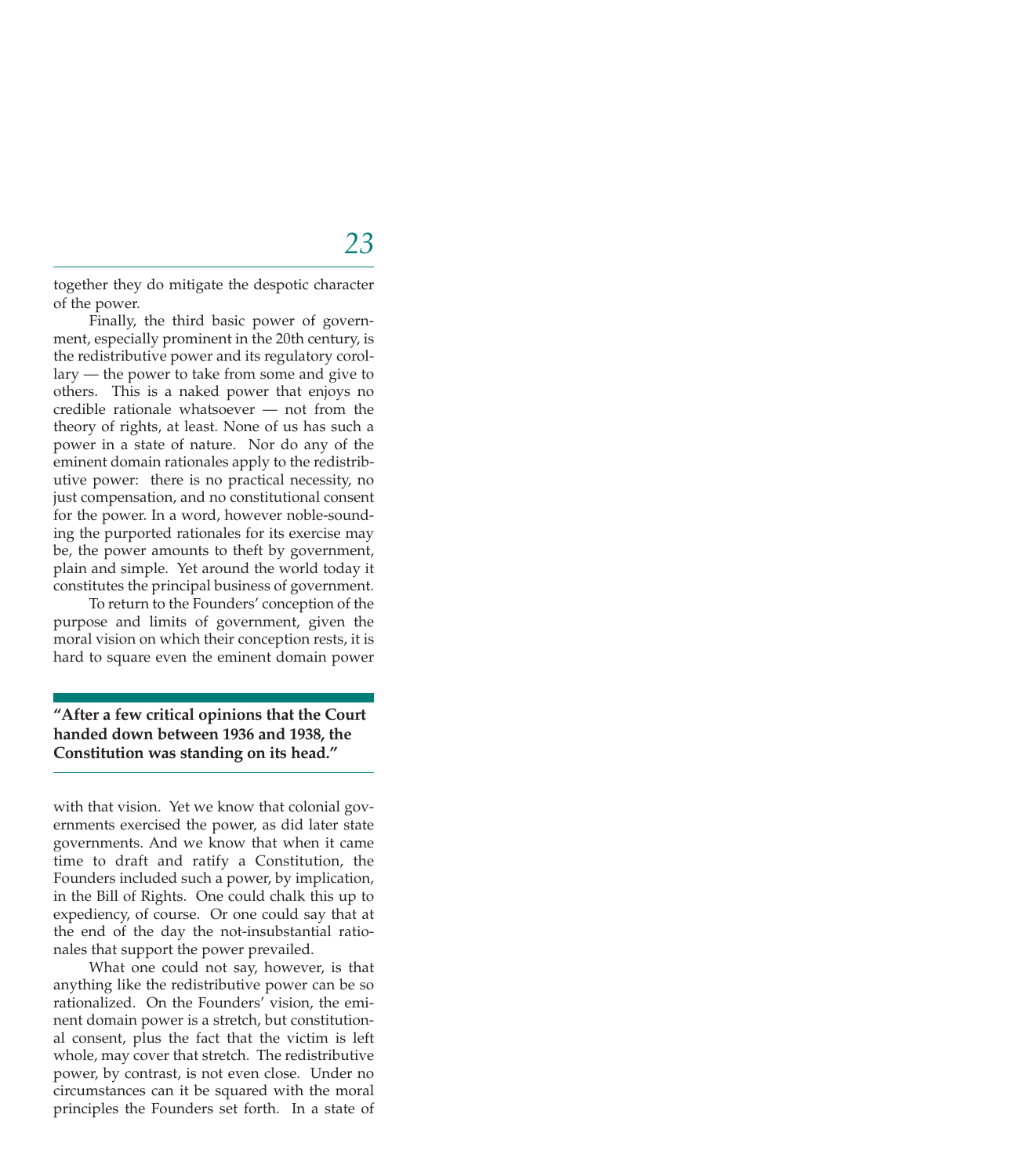nature, *A* could not take from *B* to give to *C.* On what possible ground, then, can government step into *A*'s shoes and take *B*'s goods, however noble its motive? Where would government get such a power if not from *A*? But *A* has no such

### **"Today there seems to be almost no subject too personal or too trivial for federal regulatory attention."**

power to give. To suggest that mere consent could justify the power is to ignore the rest of the Declaration, and to invest consent with a moral force it simply does not have, as we have just seen. The redistributive power is not simply illegitimate, therefore, but starkly so.

In sum, then, America's Founders set forth a powerful moral vision of individual liberty, individual responsibility, and limited government — government limited to securing our rights. They believed that individuals, families, and organizations of all kinds would flourish if only they were free to do so, if government would provide a legal framework within which that might happen, then step aside. To the extent that their plan has been carried out, they have been proven right. To the extent that their plan has been ignored, both here and abroad, they especially have been proven right. Let us see, very briefly, how the plan has fared in America.

### **THE CONSTITUTION**

Eleven years after they declared the nation's independence, which American patriots finally won on the battlefield at Yorktown in 1781, the Founders drafted a constitution for the United States that reflected to a large degree the principles the Declaration had set forth. Not everything in the Constitution did that, of course: it took a civil war to end the institution of slavery, for example, which the Constitution implicitly recognized. But for the most part, the document called for a limited national government, which ratification brought into being in 1789.29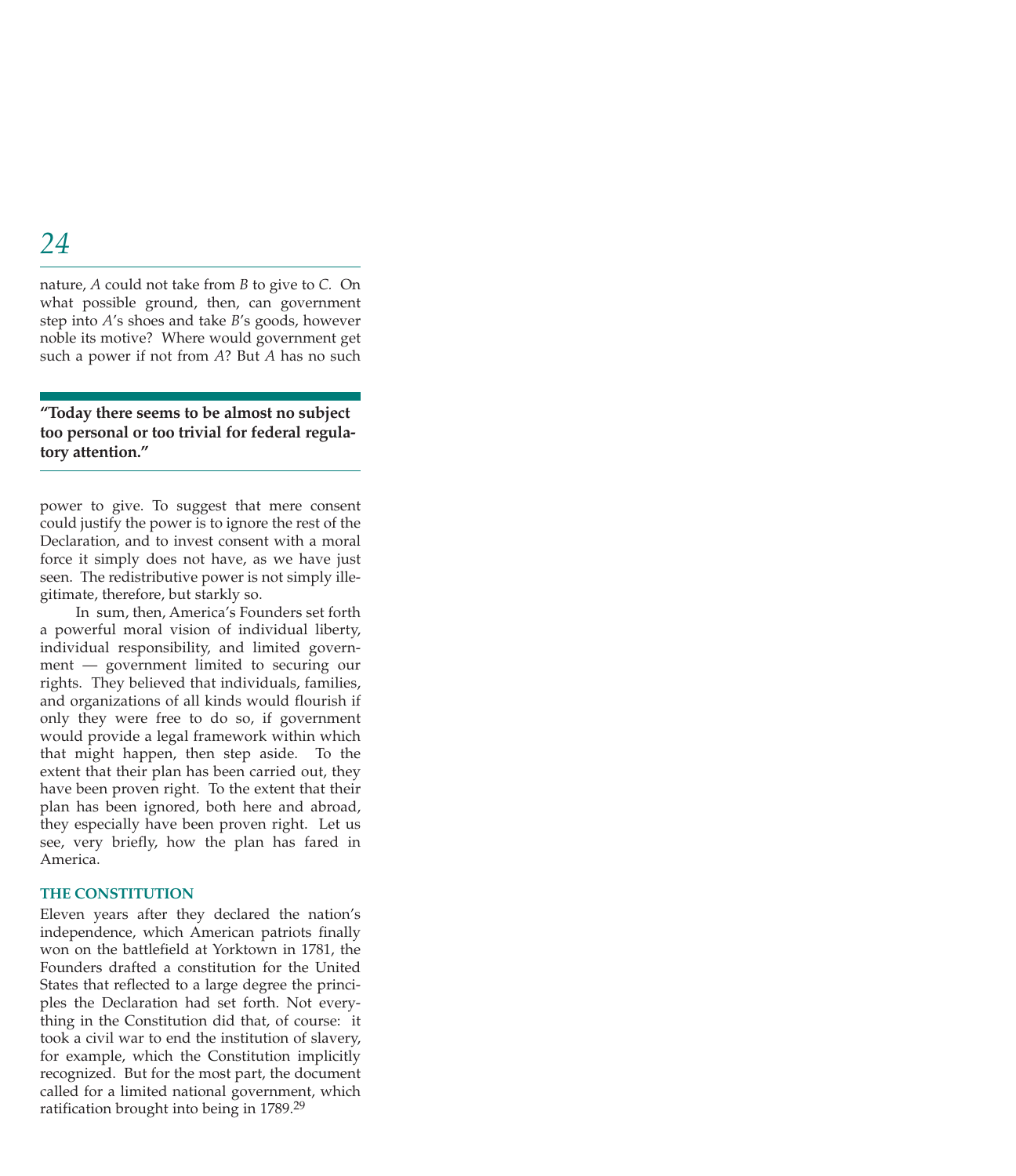In drafting the Constitution, the Founders needed to establish a government at once strong enough to secure our rights, and do the few other things they thought it should do, yet not so strong as to violate rights in the process. Toward that end they gave the national government limited powers, then limited the exercise of those powers through an intricate system of checks and balances. Thus, they divided power between the national and the state governments, leaving most power with the states and the people, then separated national powers among three independent yet interdependent branches of the national government. Congress was given the lawmaking power, for example, but the president could

**"In short order, both sides would buy into the New Deal's "democratization" of the Constitution — the expansion of public power over theretofore private affairs."**

veto the bills Congress passed. And the courts could decide cases arising under the Constitution, particularly cases raising the question whether the political branches were acting within the scope of their authority and in a manner consistent with the rights of the people  $-$  a power that reached state actions as well after the Civil War amendments were ratified.

### *The Doctrine of Enumerated Powers*

But it was the doctrine of enumerated powers that was meant to constitute the principal defense against overweening government. Since all power began with the people, the people could limit their government simply by giving it, through the Constitution, only certain of their powers. That, precisely, is what they did, through enumeration, thus making it clear that the government had only such powers as were found in the document. The very first sentence of the Constitution, following the Preamble, makes the point: "All legislative Powers herein granted shall be vested in a Congress . . ."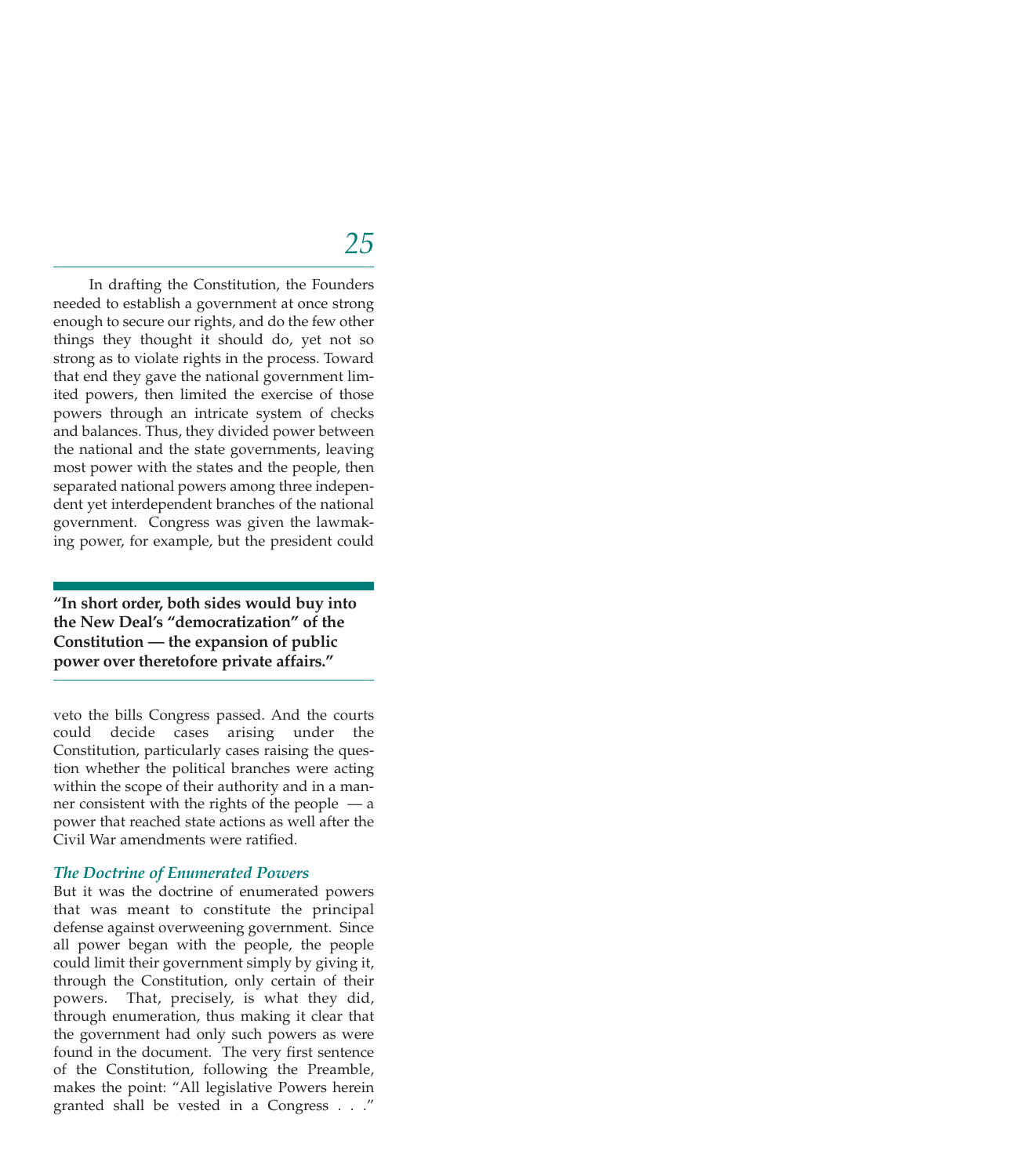(emphasis added). The point is reiterated in the Tenth Amendment, the final documentary statement of the founding period: "The powers not delegated to the United States by the Constitution, nor prohibited by it to the States, are reserved to the States respectively, or to the people." In a word, power was delegated by the people, enumerated in the Constitution, and thus limited.

The idea, plainly, was to limit government from the outset by limiting the things it could do, almost all of which, as Article I, Section 8 of the Constitution indicates, relate to securing rights. In fact, James Madison, the principal author of the Constitution, made the point in 1794 when he rose from the floor of the House to object to a welfare proposal, saying that he could not

**"The Declaration and the Constitution, as amended, are consistent and elegant statements about the purpose and limits of government."**

"undertake to lay [his] finger on that article of the Federal Constitution which granted a right to Congress of expending, on objects of benevolence, the money of their constituents."30 Notice that Madison was not objecting to benevolence. Rather, he was making a point about constitutional principle: however worthy the end might be, Congress had no power to pursue it since the people, through their Constitution, had given Congress no such power. In 1887, exactly 100 years after the Constitution was drafted, President Grover Cleveland made a similar point when he vetoed a bill to buy seeds for Texas farmers suffering from a drought, saying he could "find no warrant for such an appropriation in the Constitution."31

### *The Climate of Ideas*

Why then, today, do we have a federal leviathan in our midst, redistributing our wealth and regulating virtually every aspect of our lives, making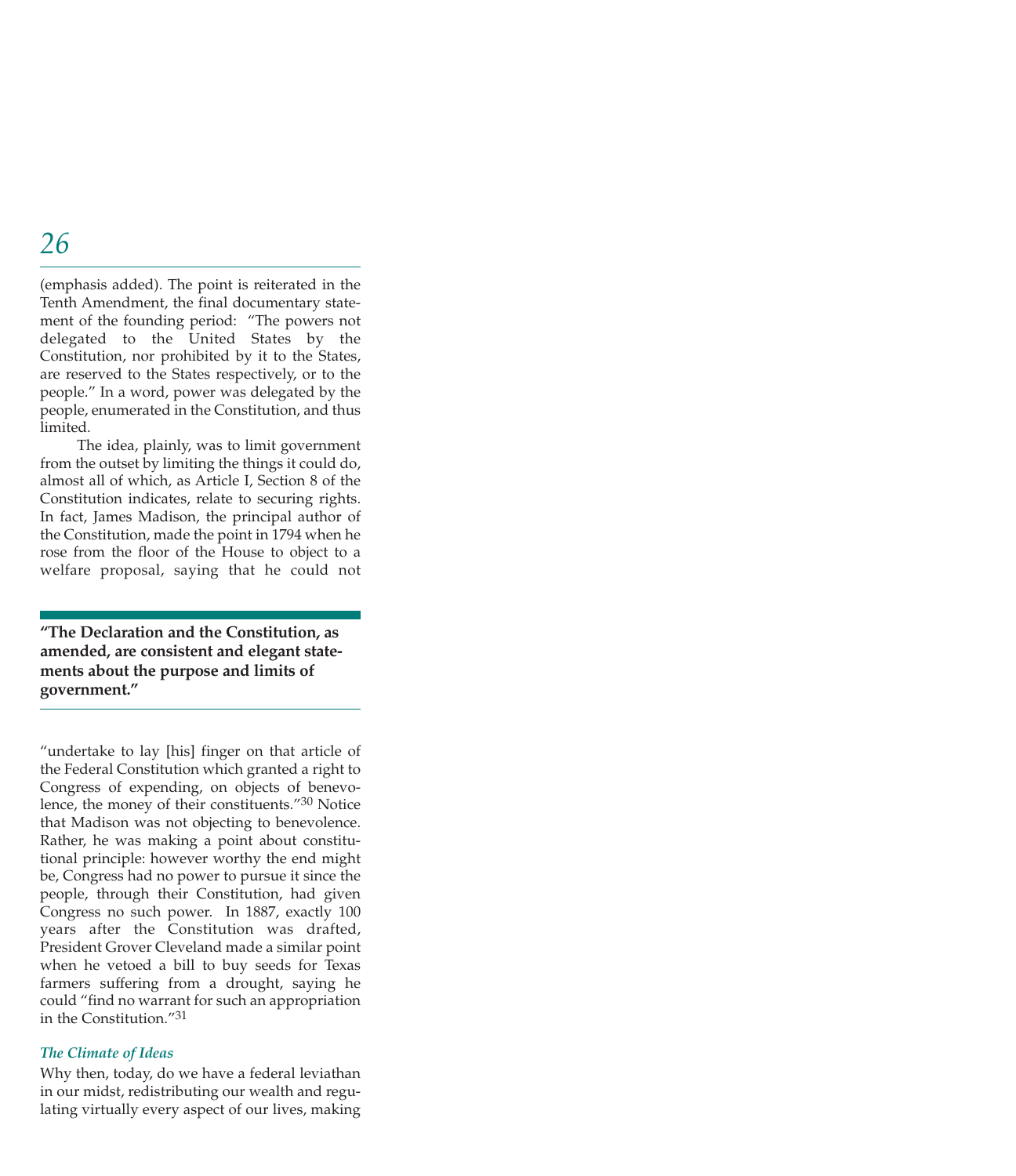a mockery of the Founders' vision of limited government? The answers are many, but from a constitutional perspective a few stand out — all relating, not surprisingly, to changes in the climate of ideas, which indicates once again how important ideas are in the shaping of events.32 Because there will always be those who truly believe in expansive government, seemingly ignorant of the moral implications, to say nothing of those who simply use government to advance their own ends, it is crucial to restrain such people through law — through constitutional law, in particular. But law is not selfenforcing. Nor can it be written in a way that does not require some human interpretation, which is where background ideas come into play and why it is so important to attend to those ideas.

Standing behind the Constitution, of course, was the classical theory of natural rights, derived from principle and grounded in property and contract. That theory came under attack early on when Jeremy Bentham, the father of British utilitarianism, wrote in 1791 that talk of natural rights was "simple nonsense; natural and imprescriptible rights, rhetorical nonsense, nonsense upon stilts."33 Thus began the slow decline of natural rights theory and the rise of the idea that law, policy, and moral judgments generally were to be justified not by their following from some overarching principles of right and wrong, rooted in reason, but by their serving to produce various goods. Utilitarians, for example, called for ignoring or overriding rights if doing so would result in "the greatest good for the greatest number" — even if they never did tell us how to determine whether that criterion was  $m$  $e$  $t$  $34$ 

With the decline of natural rights theory and the rise of utilitarianism, our focus shifted gradually from principle to policy, from whether a policy or law or court decision was right to whether it was good or beneficial. That amounted to a shift from reason to will, of course, to shifting from an objective to a subjective standard. And that meant that more issues might be opened to public determination. If a certain prin-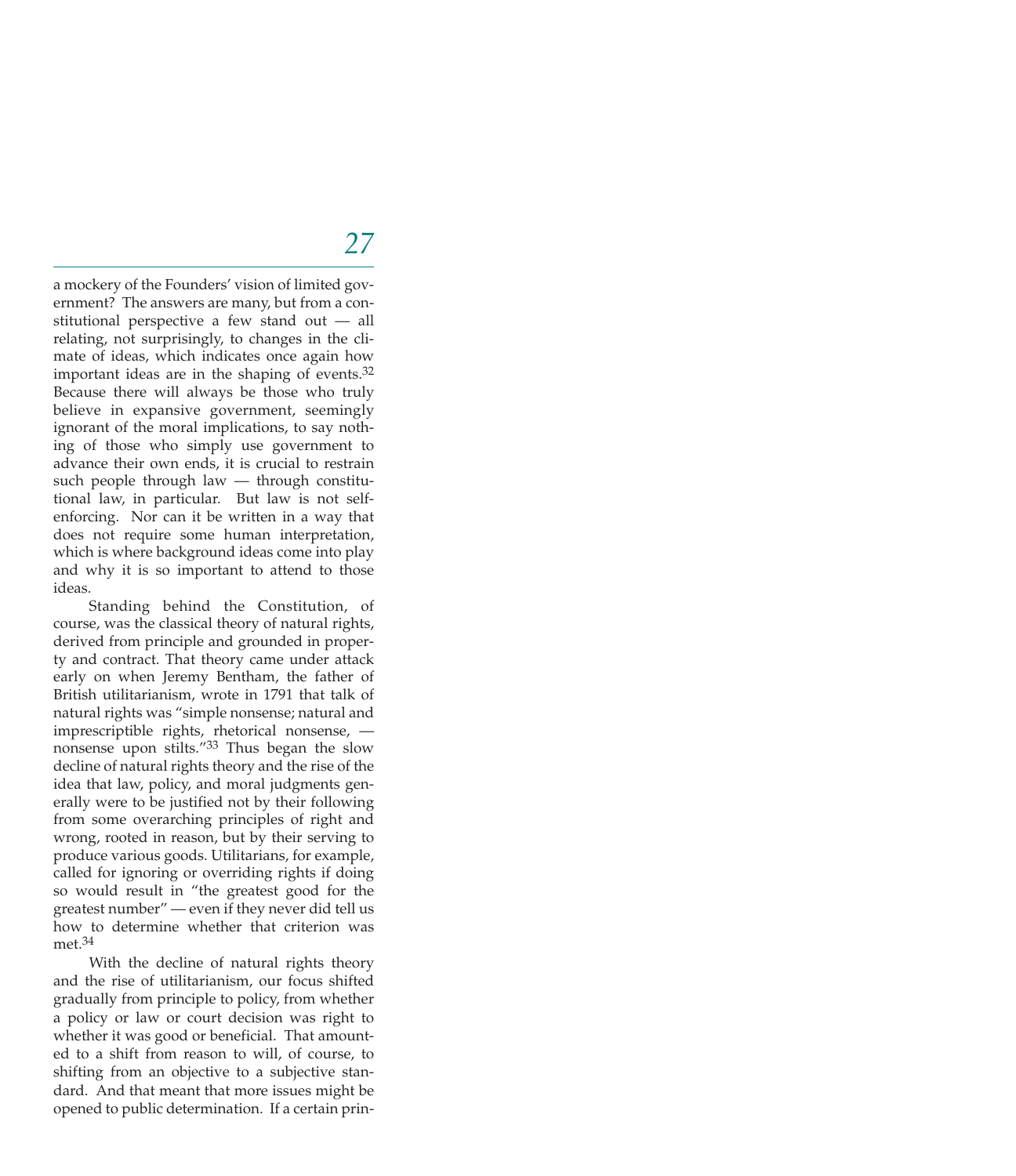cipled position on property seemed not to produce the greatest good for the greatest number, for example, why not reconsider that position and even put it to a vote — not least to get some feel for what the "public interest" is, for what the public thinks about the greatest good for the greatest number? Not surprisingly, then, the rise of utilitarianism was followed by an increased interest in expanding the scope of democratic decision making. And, indeed, if the range of public issues was to be expanded and those issues were to be decided not as a matter of right and wrong but as a matter of good or bad, why not have the decisions made by the people?

Although those background developments set in only gradually, they all came to a head, it seems, at the turn of the century, during the Progressive Era, when a fundamental change in our conception of government became increasingly apparent. Whereas the Founders had thought of government as a necessary evil, to be feared and strictly limited, progressives saw government as an engine of good, an instrument to solve the many "social problems" that had arisen as a result of urbanization and industrialization following the Civil War. Spurred on by conceptions of "good government" drawn from German universities and the rise of the new social sciences, progressives were devoted to "social engineering," to changing and improving society — and people — through government. Indeed, so far-reaching was the change in our conception of government by 1900 that the editors of *The Nation* could write that year, in an essay lamenting the decline of liberalism, that "[t]he Declaration of Independence no longer arouses enthusiasm; it is an embarrassing instrument which requires to be explained away."35

### *The Court Collapses*

Standing athwart progressive efforts to expand government was the Constitution, of course, which judges continued to regard, for the most part, as the bulwark of our liberties. Yet even here, changes in the climate of ideas had begun to chip away at constitutional principle as "policy" found its way slowly into judicial opinions.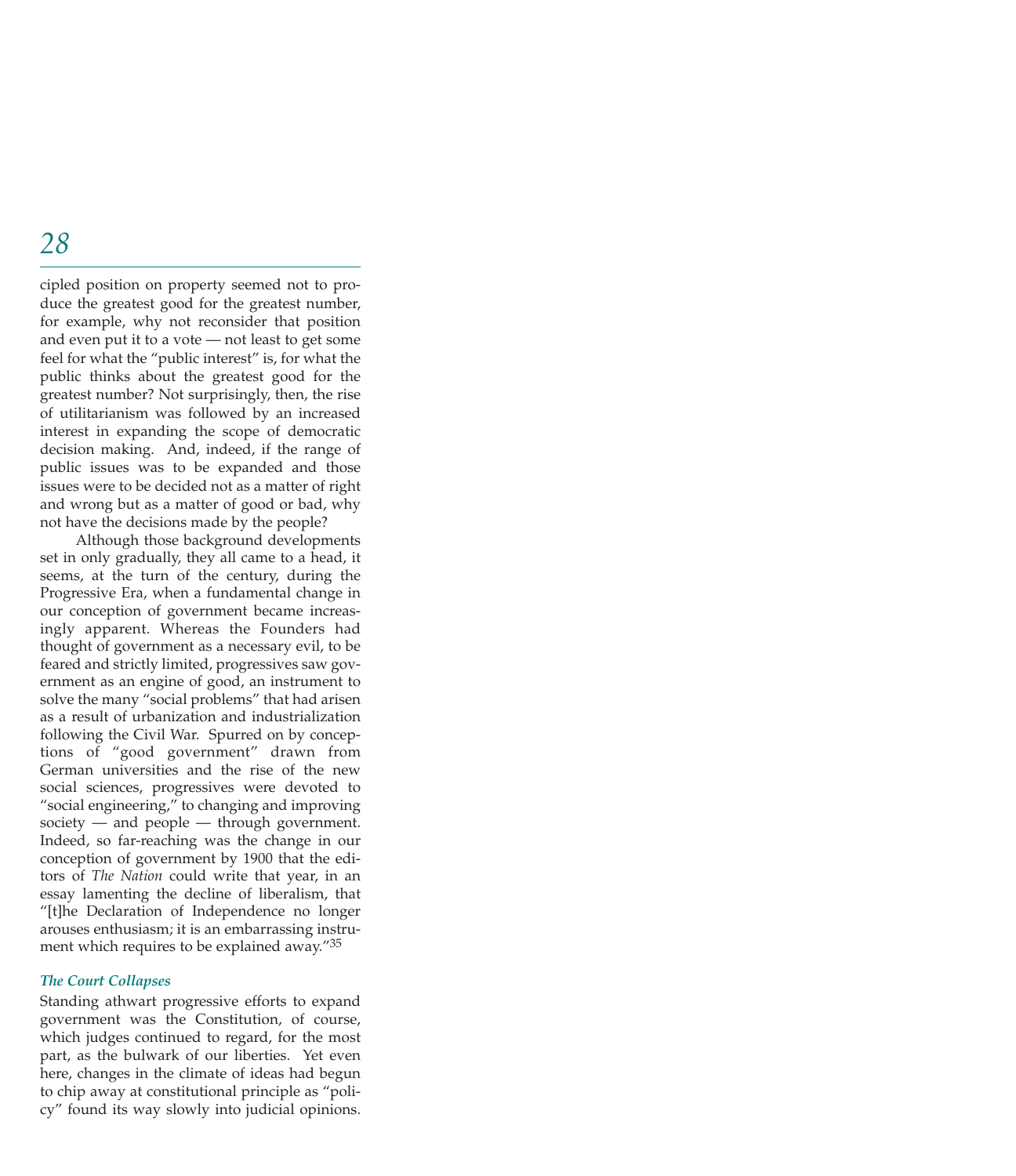Still, principle largely held until the New Deal, when President Roosevelt began his long march to radically expand the role of the federal government. The crisis came after several such efforts were rebuffed by the Supreme Court: it was then, early in 1937, that Roosevelt threatened to pack the Court with six additional members. Not even Congress would go along. Nevertheless, the Court-packing scheme worked as the Court, hearing the message, made the famous "switch in time that saved nine."36 After a few critical opinions that the Court handed down between 1936 and 1938, the Constitution was standing on its head.

Upon reflection, it is surprising how little it took to make so radical a change in our political lives; yet just two clauses of Article I, Section 8 — the General Welfare Clause and the Commerce Clause — are the source, respectively, of the federal government's modern redistributive and regulatory powers. Those clauses were radically reinterpreted by the Court, which then turned to the Bill of Rights, in 1938, to radically reinterpret it. Here, very briefly, is how it was done.

### *Rewriting the Constitution*

The centerpiece of the Constitution, again, is the doctrine of enumerated powers, which limits the federal government to its authorized ends. Consistent with that doctrine, as Madison, Jefferson, and others made clear, the General Welfare Clause could not have afforded Congress an independent power to spend for the general welfare; for under such a reading, Congress would be able to spend for any end, enumerated or not, provided only that it served the "general" welfare, and thus would be able to evade the limits imposed by enumeration.37 No, the clause was meant to serve as a shield against overweening power, not as a sword of power: it was meant to limit Congress's spending for enumerated ends by requiring that spending be for the general rather than for any particular or local welfare. It was meant, in short, to limit Congress's enumerated powers, not to undermine the doctrine of enumerated powers itself.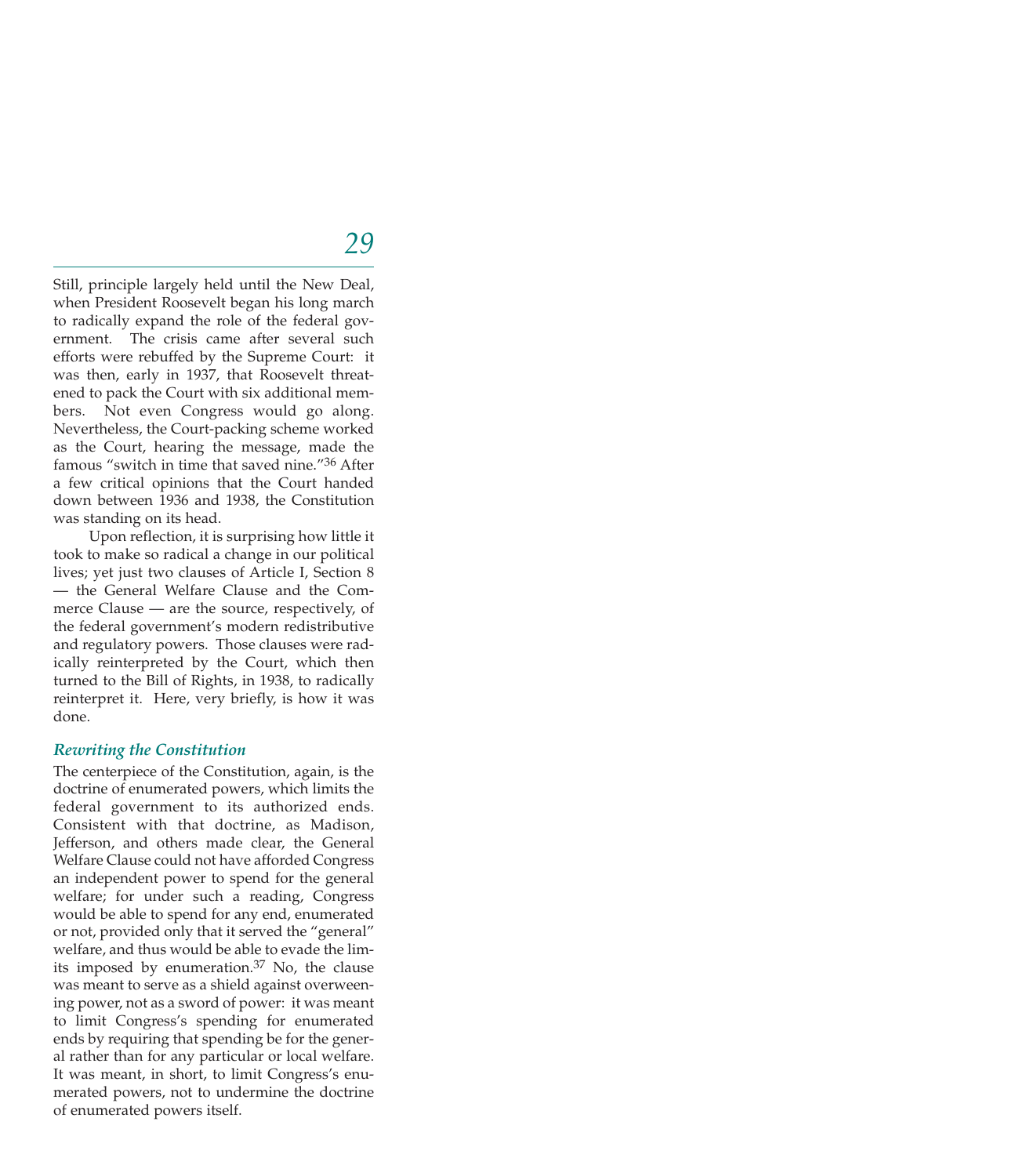Nevertheless, in 1936 the Court said, albeit in *dicta,* that Congress did have an independent power to spend for the general welfare;38 then in 1937 the Court announced that conclusion as part of its holding and added that it would not thereafter police Congress as to whether it was spending for the general or for some particular welfare but would leave it to Congress to police itself.<sup>39</sup> The result, not surprisingly, has been an everexpanding welfare state as Congress has been unable to resist — when it has not itself abetted unrestrained demands on the public treasury all in the name of the "general welfare."

The story of the Commerce Clause is similar, for it too was meant to be a shield against power, not a sword of power as it is today. In this case, however, the Founders were concerned to restrain not federal but state power, which had been used under the Articles of Confederation to enact protectionist legislation aimed at protecting local manufacturers and merchants against competition from out-of-state interests. Seeking to ensure a national market and a regime of free trade among the states, the Founders gave Congress the power to regulate, or "make regular," commerce among the states. It was thus a power essentially to negate state efforts at restraining trade — and in fact was so read in the first great Commerce Clause case in 182440 and to enable Congress to take such other measures as might be necessary and proper to ensure free trade.<sup>41</sup>

Unfortunately, that functional account of the clause was gradually replaced over the years by a narrow, textual reading of the words "commerce" and "among," which left the Court in 1937 with slim precedents as it faced the New Deal's regulatory juggernaut. Cowed by the Court-packing scheme that year, the justices caved completely by saying that Congress had power to regulate anything that "affects" interstate commerce — which, of course, is virtually everything.42 With that, the modern regulatory state poured through the opening floodgates until today there seems to be almost no subject too personal or too trivial for federal regulatory attention.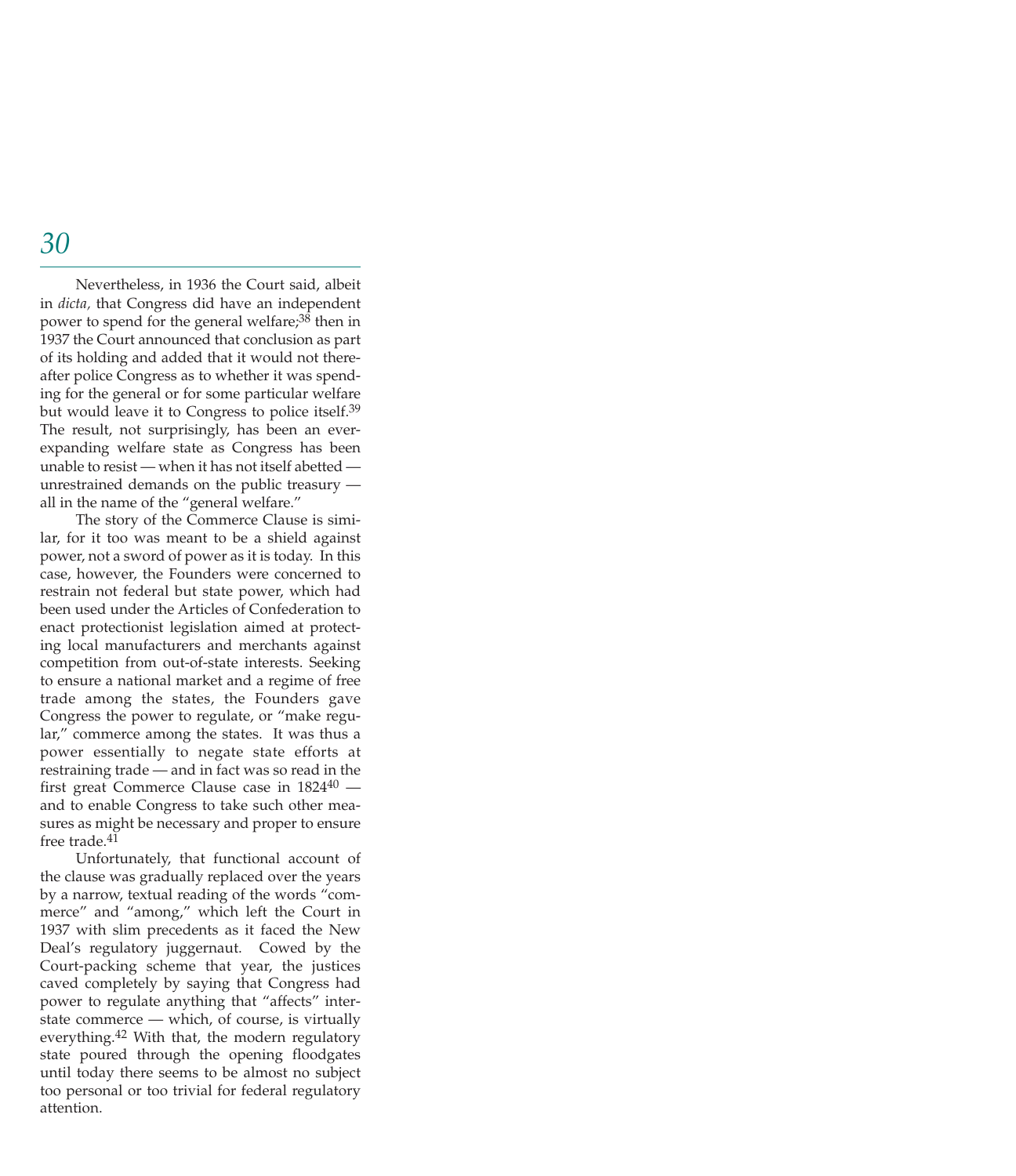Having thus eviscerated the doctrine of enumerated powers, the Court turned next to the Bill of Rights, which it gutted in a now-famous footnote in a case called *Carolene Products.*43 Details of the case aside, the doctrine that emerged, which is the foundation of modern constitutional law, $44$  is this: we have two kinds of rights — "fundamental" rights, like the right to vote and the free-speech rights that are associated with the democratic process; and "nonfundamental" rights, like rights of property and contract and rights associated with "ordinary commercial transactions." When legislation or enforcement actions implicate the first category of rights, the Court will give those measures "strict scrutiny" and will most likely find them unconstitutional. By contrast, when measures implicate the second category of rights, they will be given minimal scrutiny by the Court: if they are "rationally related" to some "conceivable" government end, they will pass constitutional muster.

Needless to say, the floodgates were now almost fully opened. With the government's redistributive and regulatory powers all but plenary after 1937, only our rights could be posed as a brake on federal power. After *Carolene Products,* however, even that brake was eviscerated, for only if we could show that the rights implicated by a given measure were "fundamental" could we hope to get a court to review the matter. The value-laden distinction between two kinds of rights — to say nothing of the distinction between two levels of judicial review — is nowhere to be found in the Constitution, of course.45 It was written from whole cloth to pave the way for the redistributive and regulatory programs of the New Deal. Indeed, Rexford Tugwell, one of the principal architects of the New Deal, said as much some 30 years after *Carolene Products* was decided: "To the extent that these [New Deal policies] developed, they were tortured interpretations of a document [i.e., the Constitution] intended to prevent them."46

With that, the Constitution truly stood on its head. As written, it is a document of enumerated powers, the exercise of which is limited by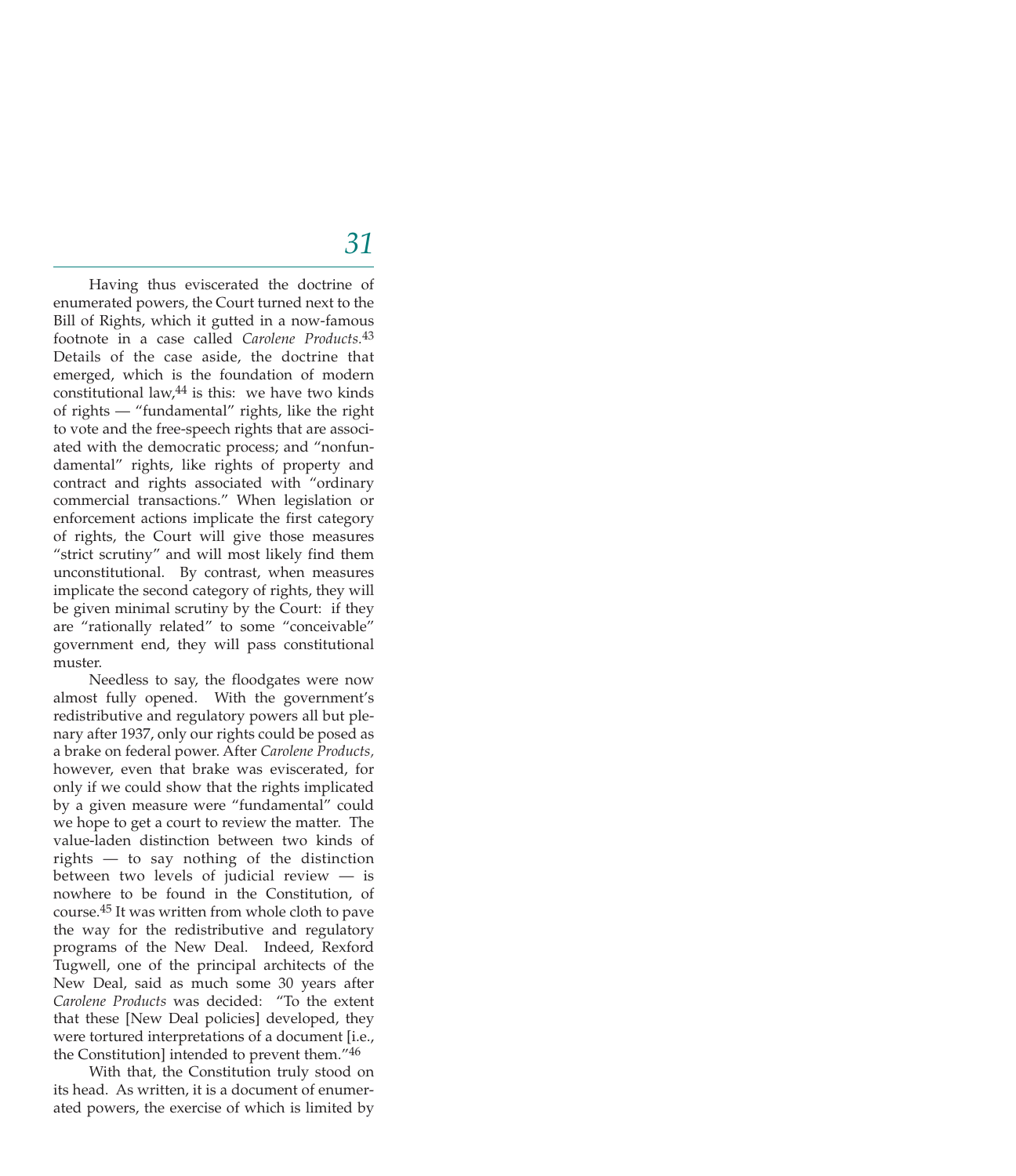both enumerated and unenumerated rights. As it emerged from the New Deal, it was a document of effectively unenumerated powers, the exercise of which would thereafter be limited by rights interpreted narrowly by conservatives on the Court and episodically by liberals on the Court. In short order, that is, both sides would buy into the New Deal's "democratization" of the Constitution — the expansion of public power over theretofore private affairs; the only differences they would have, for the most part, would be over whether there might be any rights to brake that power. Conservatives would have difficulty finding any rights not expressly in the Constitution, thus ignoring the plain language of the Ninth Amendment: "The enumeration in the Constitution of certain rights shall not be construed to deny or disparage others retained by the people." Liberals would ignore rights plainly in the document, such as rights of property and contract, while finding other "rights" not meant to be among even our unenumerated rights.

That, in a nutshell, is the state of modern constitutional jurisprudence in America. The rewriting of the Constitution, without benefit of amendment, goes far toward explaining how political forces bent on expanding government have been able to do so in the face of a document written plainly to prevent that. If we are to restore constitutional government, however, we ourselves must take the first step, for those "political forces" include a large portion of a people who have asked for, and even demanded, all the government we have today — constitutional restraints aside.47 As a first step, we must stop asking government to do what we had no right to ask it to do in the first place.

But we must also recognize, from a more basic perspective, that constitutions cannot be written in stone: they rightly require some flexibility. That is not to say that any interpretation of our Constitution will do, of course. In fact, most interpretations will not do, for the Founders, through the documents they drafted and the writings they left us, made it quite clear how they meant those documents to be understood. The Declaration and the Constitution, as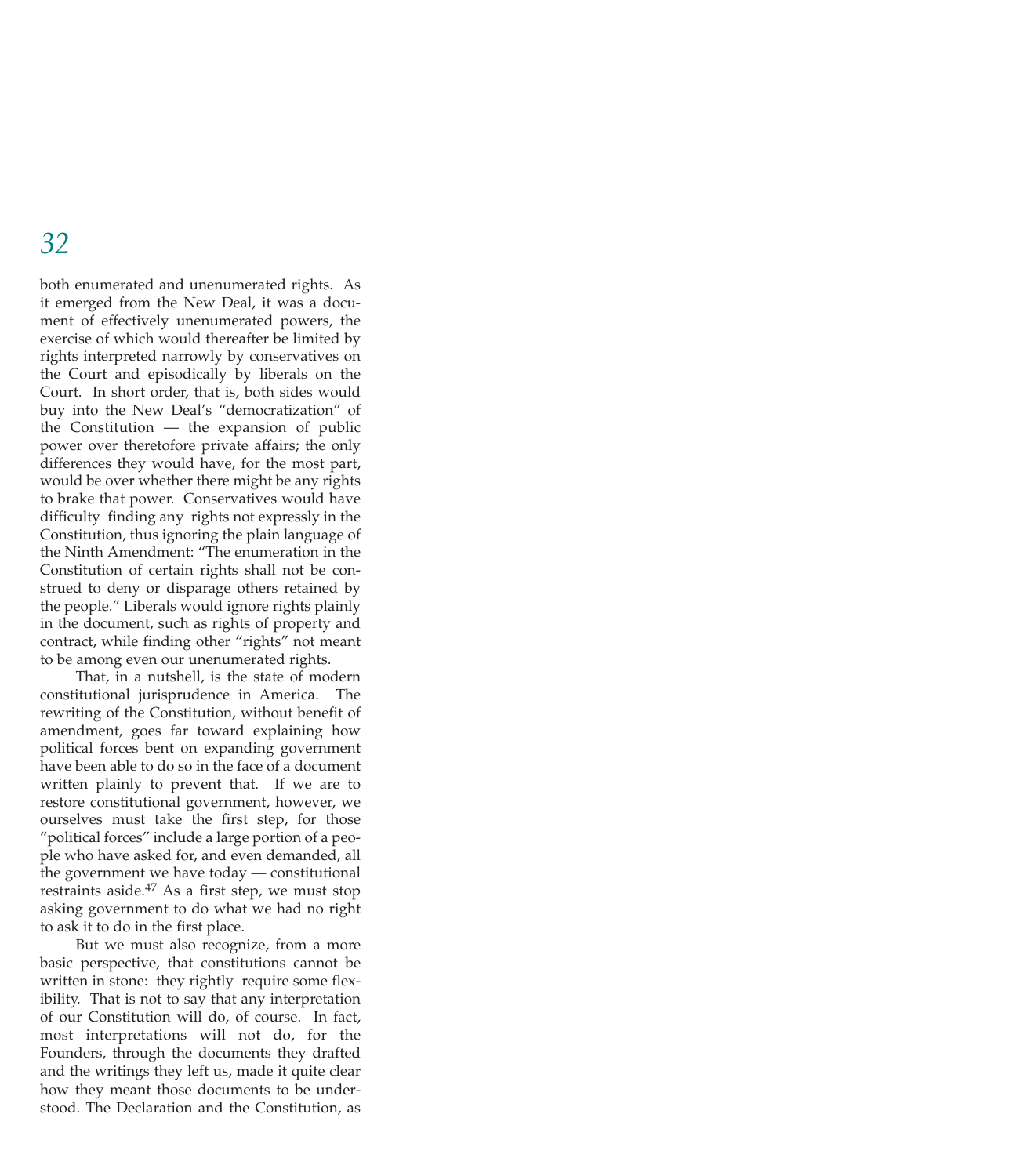amended, are consistent and elegant statements about the purpose and limits of government. They draw a simple yet inspiring picture of human affairs. As we go about the difficult task of limiting the leviathan we have created, we would do well to revisit those documents and relearn the wisdom they contain. At stake are nothing less than our liberty and the legitimacy of our legal affairs.

### **NOTES**

- 1. See Paul Johnson (1991), *Modern Times,* New York: Harper Collins Publishers.
- 2. For useful discussions of the ideological currents surrounding the Declaration, see Bernard Bailyn (1967), *The Ideological Origins of the American Revolution*, Cambridge: Belknap; Carl L. Becker (1922), *The Declaration of Independence: A Study in the History of Political Ideas,* New York: Vintage repr., 1958; and Morton White (1978), *The Philosophy of the American Revolution,* Oxford: Oxford University Press.
- 3. I have discussed the issue of legitimacy more fully in Roger Pilon (1992), 'Individual Rights, Democracy, and Constitutional Order: On the Foundations of Legitimacy', *Cato Journal,* vol. 11, no. 3, pp. 373–90.
- 4. In the state-of-nature tradition, the primary source the Founders drew upon, of course, was John Locke (1965), 'Second Treatise of Government', in Peter Laslett (ed.), *Two Treatises of Government,* New York: Mentor. For a more recent argument in that tradition, see Robert Nozick (1974), *Anarchy, State, and Utopia,* New York: Basic Books.
- 5. In the tradition of moral rationality, see Alan Gewirth (1978), *Reason and Morality,* Chicago: University of Chicago Press; and Roger Pilon (1979), *A Theory of Rights: Toward Limited Government,* Chicago: University of Chicago, unpublished Ph.D. dissertation.
- 6. A recent work in that tradition is Richard A. Epstein (1995), *Simple Rules for a Complex*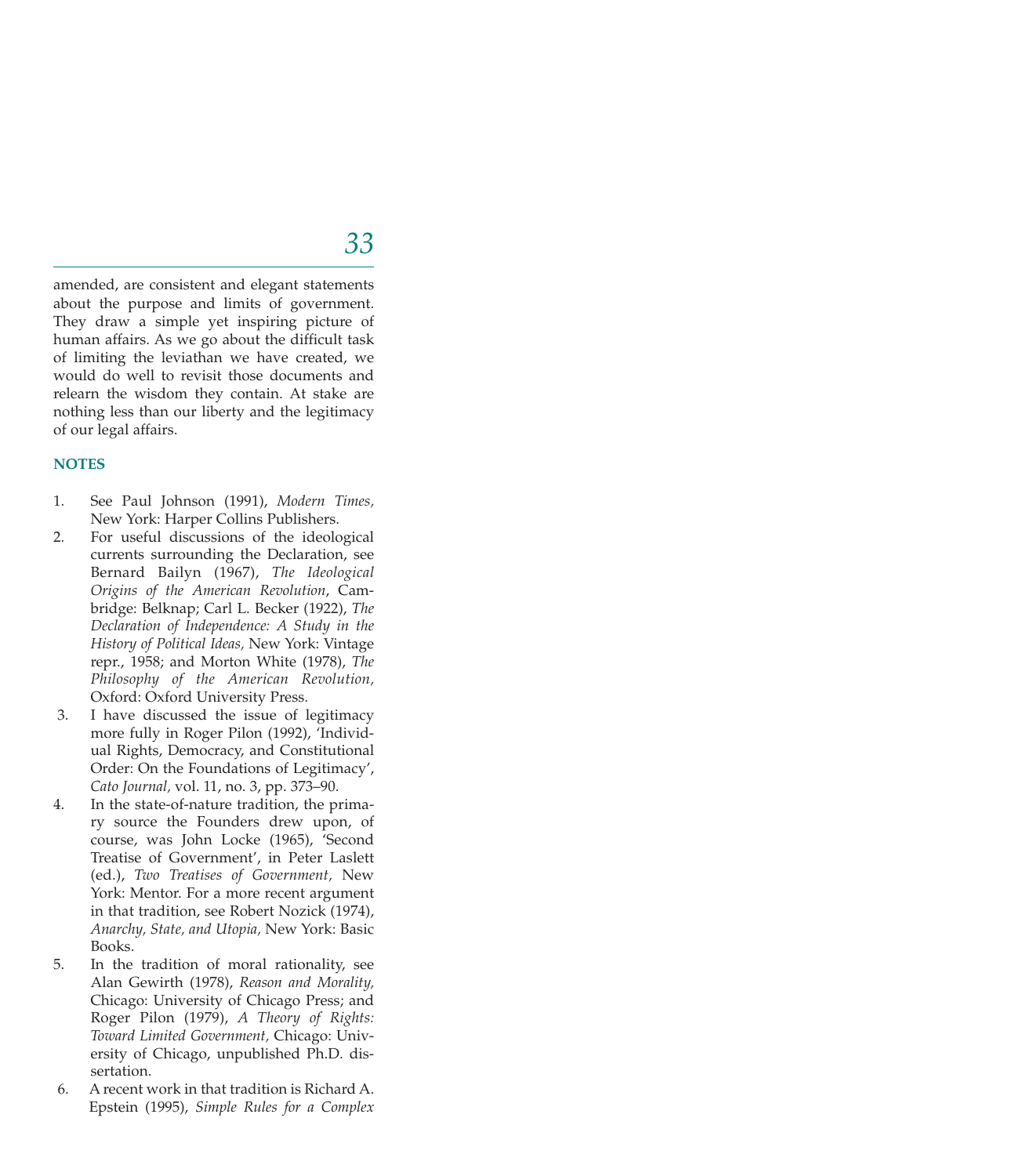*World,* Cambridge: Harvard University Press.

- 7. See Maurice Cranston (1967), 'Human Rights, Real and Supposed', in D.D. Raphael (ed.), *Political Theory and the Rights of Man,* Bloomington: Indiana University Press, pp. 43–53; Roger Pilon (1979), 'Ordering Rights Consistently: Or What We Do and Do Not Have Rights To', *Georgia Law Review,* vol. 13, no. 4, pp. 1171–96.
- 8. I have discussed the constitutional aspects of this point more fully in Roger Pilon (1995), 'A Government of Limited Powers', *The Cato Handbook for Congress.* Washington, D.C.: Cato Institute, pp. 17–34; reprinted as 'Restoring Constitutional Government', *Cato's Letters,* no. 9, Washington, D.C.: Cato Institute (1995).
- 9. For a discussion of that subject, see the sources at note 5 above.
- 10. I have outlined such a view, and criticized other methods of justification, in Roger Pilon (1979), 'On Moral and Legal Justification', *Southwestern University Law Review,* vol. 11, no. 4, pp. 1327–44 .
- 11. See Wesley Newcomb Hohfeld (1946), *Fundamental Legal Conceptions as Applied in Judicial Reasoning,* Walter Wheeler Cook (ed.), New Haven: Yale University Press.
- 12. See H.L.A. Hart (1955), 'Are There Any Natural Rights?' *Philosophical Review,* vol. 64, pp. 175–91.
- 13. Edward S. Corwin (1995), 'The "Higher Law'' Background of American Constitutional Law', Ithaca: Cornell University Press, p. 26.
- 14. See especially the 'Second Treatise', note 4 above.
- 15. None of this is to say, of course, that no values are "better'' than others or that we cannot reason about values. Clearly, we do reason about values; and we can make powerful *prudential* arguments about which values are superior to others. But in the end, values are subjective in the sense that, unlike rights, they vary from person to person; and in the more analytical sense that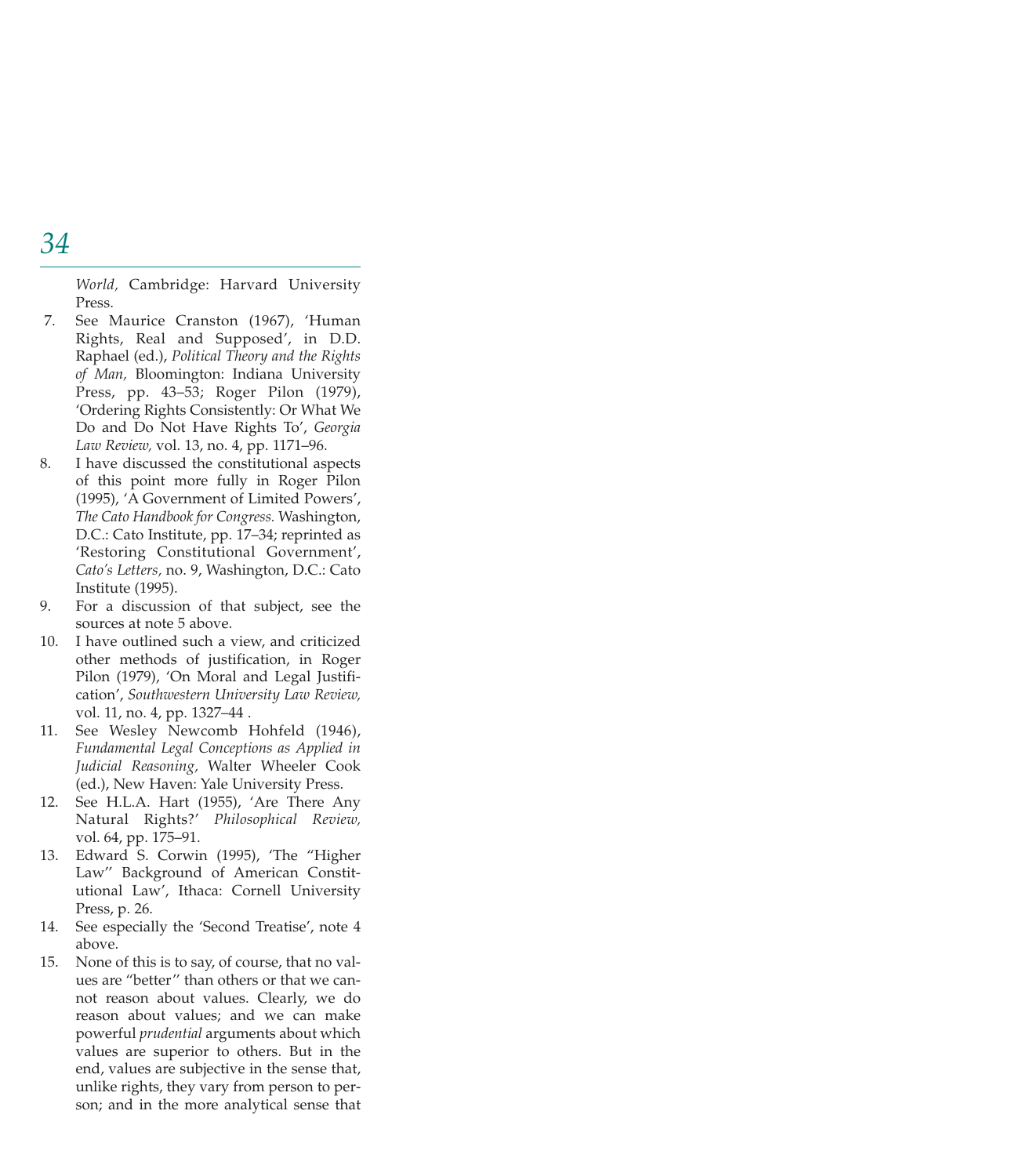statements about values are neither true nor false, there being no ultimate criterion of value that is immune to skeptical challenge. I have discussed this issue more fully in Roger Pilon (ed.) (1990), 'The Right to Do Wrong', *Flag-Burning, Discrimination, and the Right to Do Wrong,* Washington, D.C.: Cato Institute, pp. 1–7; repr. in *The Libertarian Reader*, David Boaz (ed.), New York: The Free Press, 1997, pp. 197–201; and Roger Pilon (1997), untitled essay in *E Pluribus Unum? A Symposium on Pluralism and Public Policy,* Washington, D.C.: The American Jewish Committee, pp. 61–64.

- 16. Locke, 'Second Treatise', note 4 above, p. 123.
- 17. James Madison, 'Property', *National Gazette,* vol. 1, no. 44, March 29, 1792, pp. 174–75; repr. in *Letters and Other Writings of James Madison,* vol. 4, Philadelphia: J. B. Lippincott & Co., 1865, pp. 478–80.
- 18. I have developed these points more fully in Roger Pilon, 'Ordering Rights', note 7 above.
- 19. Sometimes we use the word "forfeit" to mean the same thing as "alienate": by his act, for example, a murderer is said to have forfeited or alienated his right to his liberty and perhaps to his life. Likewise, through promise or contract, we alienate and create rights and obligations on a regular basis, as will be discussed shortly. Often, however, the question whether we can alienate various of our rights is conflated with the question whether a given right, having been alienated to another person, will be secured or enforced. Care must be taken to notice that those are separate questions. In particular, in the nature of things — given the vagaries of life — not every right, including rights we may have alienated to others, can or should be enforced.
- 20. I have discussed this issue more fully in Roger Pilon, 'Ordering Rights', note 7 above. See also James M. Ratcliffe (1966)(ed.), *The Good Samaritan and the Law,* Garden City: Doubleday.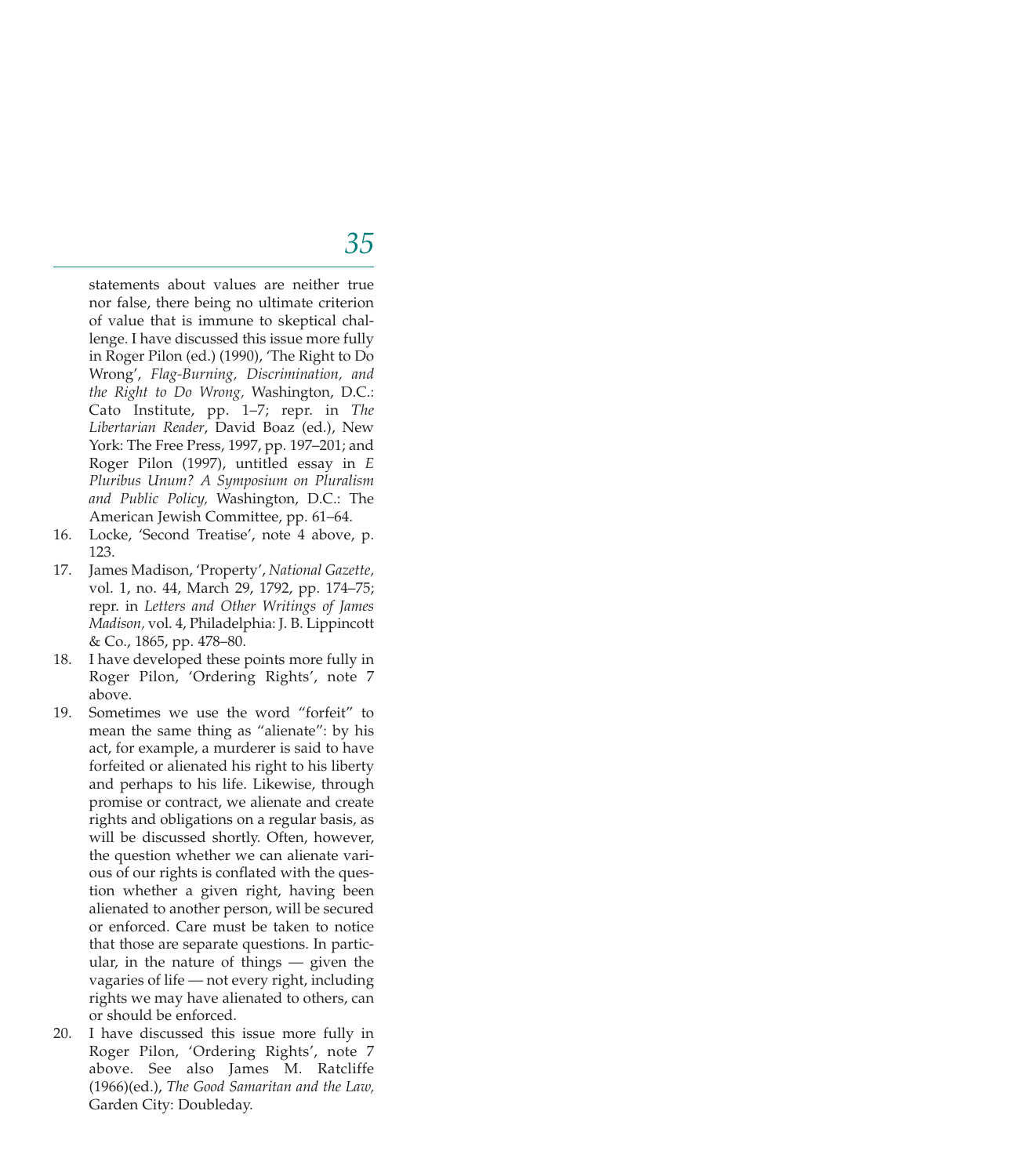- 21. It is not in the enforcement area alone that pure reason comes to its end and values come to the fore. In fact, to flesh out the theory of rights fully we need to introduce values in the areas of risk, nuisance, and remedies as well. Thus, reason tells us that we may not act in ways that endanger others or constitute a nuisance; and it tells us that if we violate the rights of others in whatever way we must make those others whole. But reason does not tell us how much in the way of risk or noise or odors or what have you we may create; nor does it tell us what precisely must be done by way of remedy for the many wrongs that might arise. As with enforcement, and the uncertainty that surrounds it, value judgments must be made, about which reasonable people may disagree.
- 22. For a discussion of how that might work, see Nozick, *Anarchy,* note 4 above.
- 23. See, e.g., Robert Paul Wolff (1970), *In Defense of Anarchism,* New York: Harper & Row.
- 24. Frank J. Wilstach (1924), *A Dictionary of Similes*, 2nd edition, p. 526.
- 25. Locke, 'Second Treatise', note 4 above, §13.
- 26. It is no accident that the Fourth Amendment speaks of the right to be free from "unreasonable" searches and seizures; that it requires "probable" cause before warrants can be issued; and that the Eighth Amendment speaks of "excessive" bail and of "cruel and unusual" punishment. Those areas of the law, in their nature, require value judgments. It would have been highly imprudent for the Founders to have drawn those provisions more precisely.
- 27. Although the Declaration speaks of just or legitimate *powers*, not just or legitimate *governments,* the legitimacy of government itself, as an institution, is a function, presumably, of our having "instituted" it and hence, to that extent, consented to come under its rule. Just how much that consent serves to lend legitimacy to ongoing governments is a question we take up next, by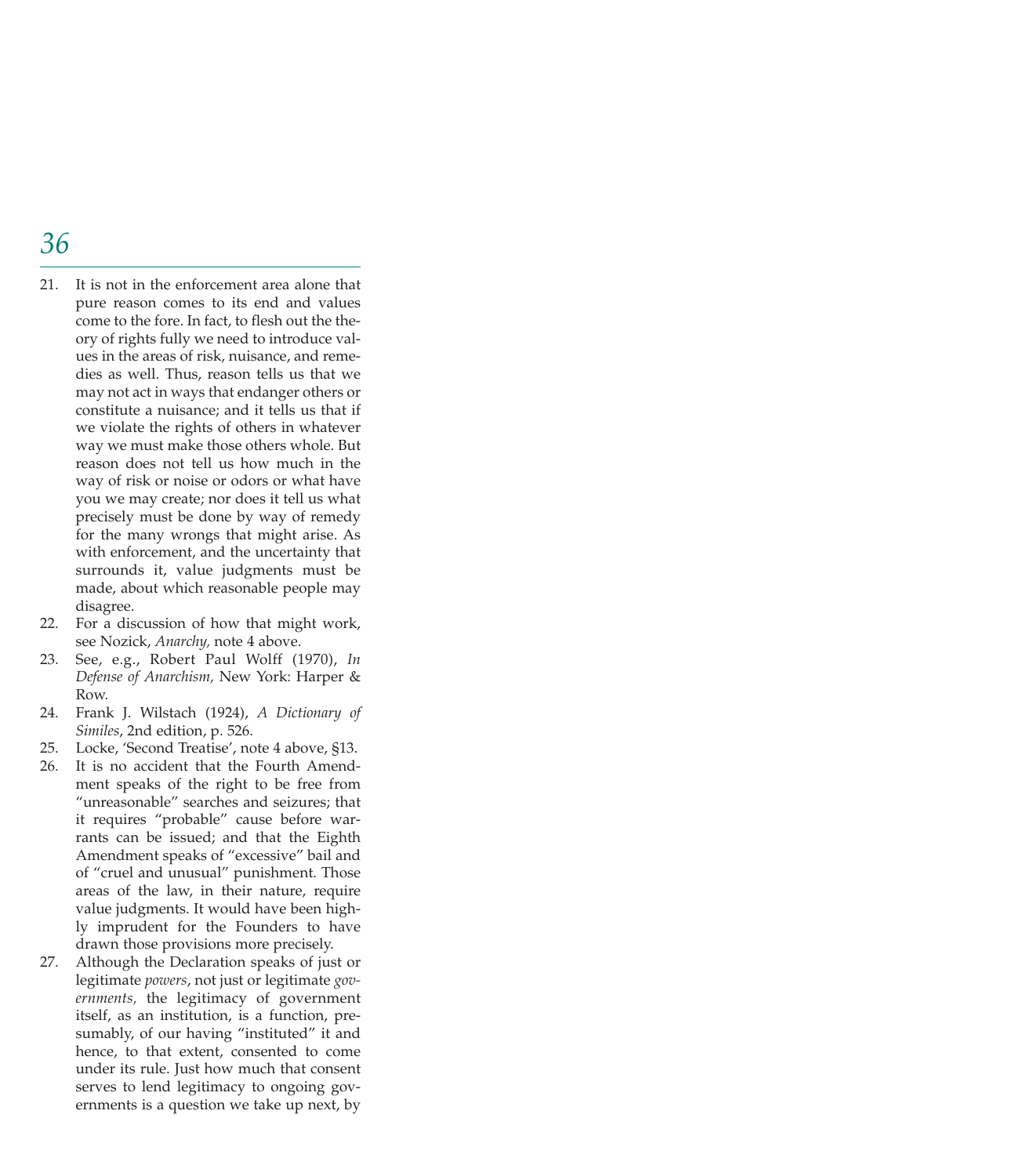implication, when we consider whether consent justifies powers more extensive than the enforcement power and, more generally, whether consent justifies anything in the political context.

- 28. It is noteworthy that the Constitution's Ratification Clause, Article VII, reflects the social contract model of legitimacy: "The Ratification of the Conventions of nine States, shall be sufficient for the Establishment of this Constitution *between the States so ratifying the Same"* (emphasis added). Setting aside the problem posed by the consent coming from state conventions rather than from the people directly, the point to notice is that only those states that had ratified the Constitution could be bound by it. Thus, it took unanimity, among at least nine states, to get the Constitution off the ground; and, as a corollary, that consent bound only those states.
- 29. I have discussed the issues that follow more fully in Roger Pilon (1993), 'Freedom, Responsibility, and the Constitution: On Recovering Our Founding Principles', *Notre Dame Law Review,* vol. 68, no. 3, pp. 507–47.
- 30. *4 Annals of Congress* 179 (1794).
- 31. *18 Congressional Record* 1875 (1887).
- 32. See Richard M. Weaver (1948), *Ideas Have Consequences,* Chicago: University of Chicago Press.
- 33. Jeremy Bentham (1843), 'Anarchical Fallacies', *Works of Jeremy Bentham,* Richard Doyne (ed.), vol. 2, p. 501.
- 34. The classic attempt to compute the utilitarian calculus was by Henry Sidgwick (1907), *The Methods of Ethics,* 7th edition, New York: Dover. See also Alan Donagan (1977), *The Theory of Morality,* Chicago: University of Chicago Press, 1977.
- 35. 'Eclipse of Liberalism', *The Nation,* vol. 71 (1900), p. 105.
- 36. See Merlo J. Pusey (1973), *The Supreme Court Crisis of 1937,* New York: DaCapo Press.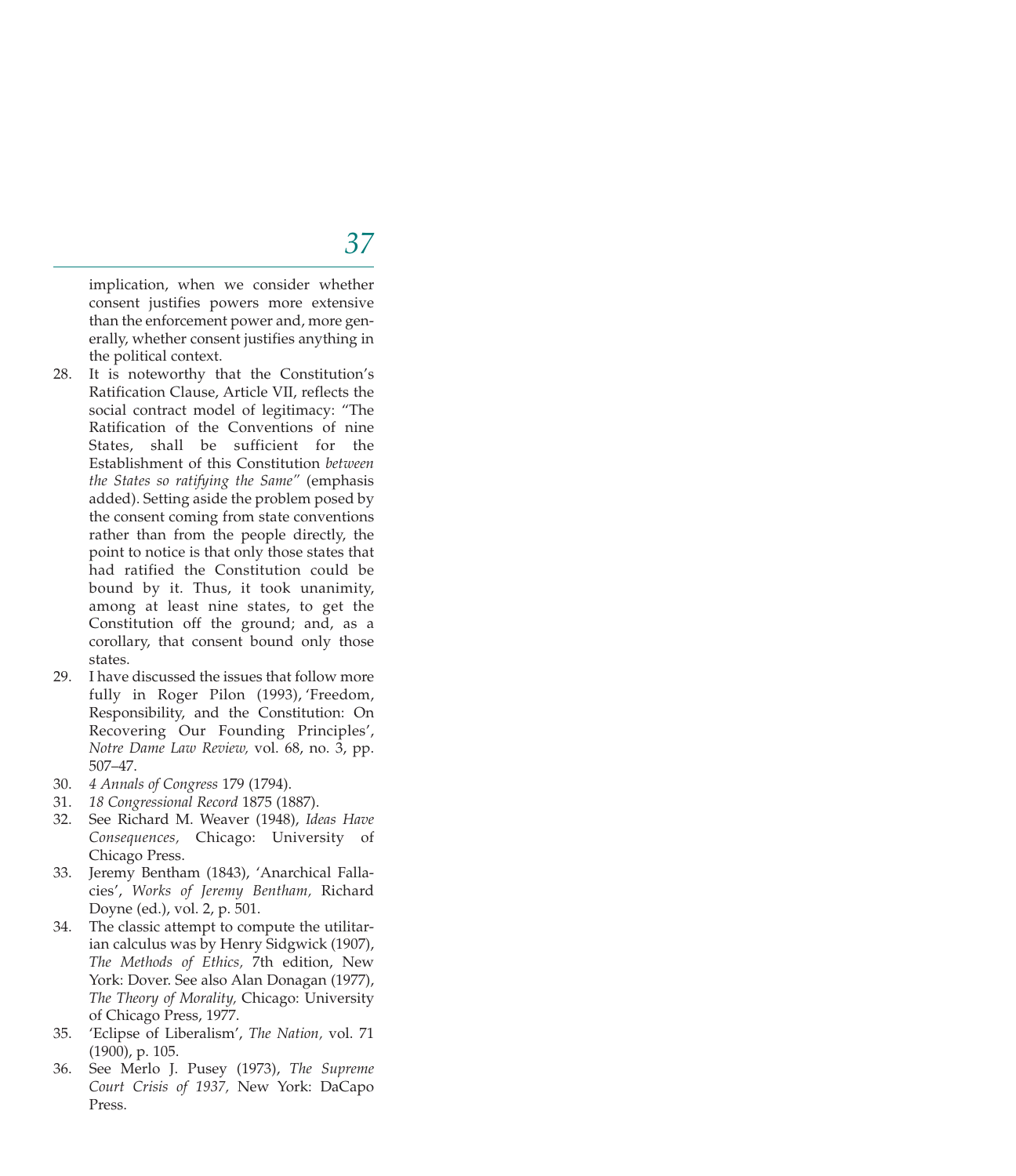- 37. See James Madison (1906), 'Report on Resolutions', *The Writings of James Madison,* Gaillard Hunt (ed.), vol. 6, p. 357; Thomas Jefferson (1899), 'Letter from Thomas Jefferson to Albert Gallatin' (June 16, 1817), *Writings of Thomas Jefferson,* Paul Leicester Ford (ed.), vol 10, pp. 90–1. In 1828, South Carolina's William Drayton observed: "[I]f Congress can determine what constitutes the General Welfare and can appropriate money for its advancement, where is the limitation for carrying into execution whatever can be effected by money?" *4 Congressional Debates* (1828), pp. 1632–34.
- 38. United States v. Butler, 297 U.S. 1, 65–66 (1936).
- 39. Helvering v. Davis, 301 U.S. 619, 640 (1937).
- 40. Gibbons v. Ogden, 22 U.S. (Wheat.) 1 (1824).
- 41. I have discussed the Constitution's Necessary and Proper Clause, which addresses the means available to Congress in furtherance of its enumerated ends, in Roger Pilon (1993), 'On the Folly and Illegitimacy of Industrial Policy', *Stanford Law & Policy Review*, vol. 5, no. 1, pp. 110–11.
- 42. NLRB v. Jones & Laughlin Steel Corp, 301 U.S. 1 (1973).
- 43. United States v. Carolene Products, 304 U.S. 144, 152 n. 4 (1938). For a discussion of the facts behind the case — the act under review, which the Court upheld, was a blatant piece of special-interest legislation instigated by one part of the milk industry to protect itself against competition from another part of the industry — see Geoffrey P. Miller (1987), 'The True Story of Carolene Products', *The Supreme Court Review,* pp. 397–428.
- 44. Indeed, footnote four of *Carolene Products* has been called a "great and modern charter for ordering the relations between judges and other agencies of government." Owen Fiss, 'The Supreme Court, 1978 Term — Forward: The Forms of Justice', *Harvard Law Review,* vol. 93, 1979, p. 6.